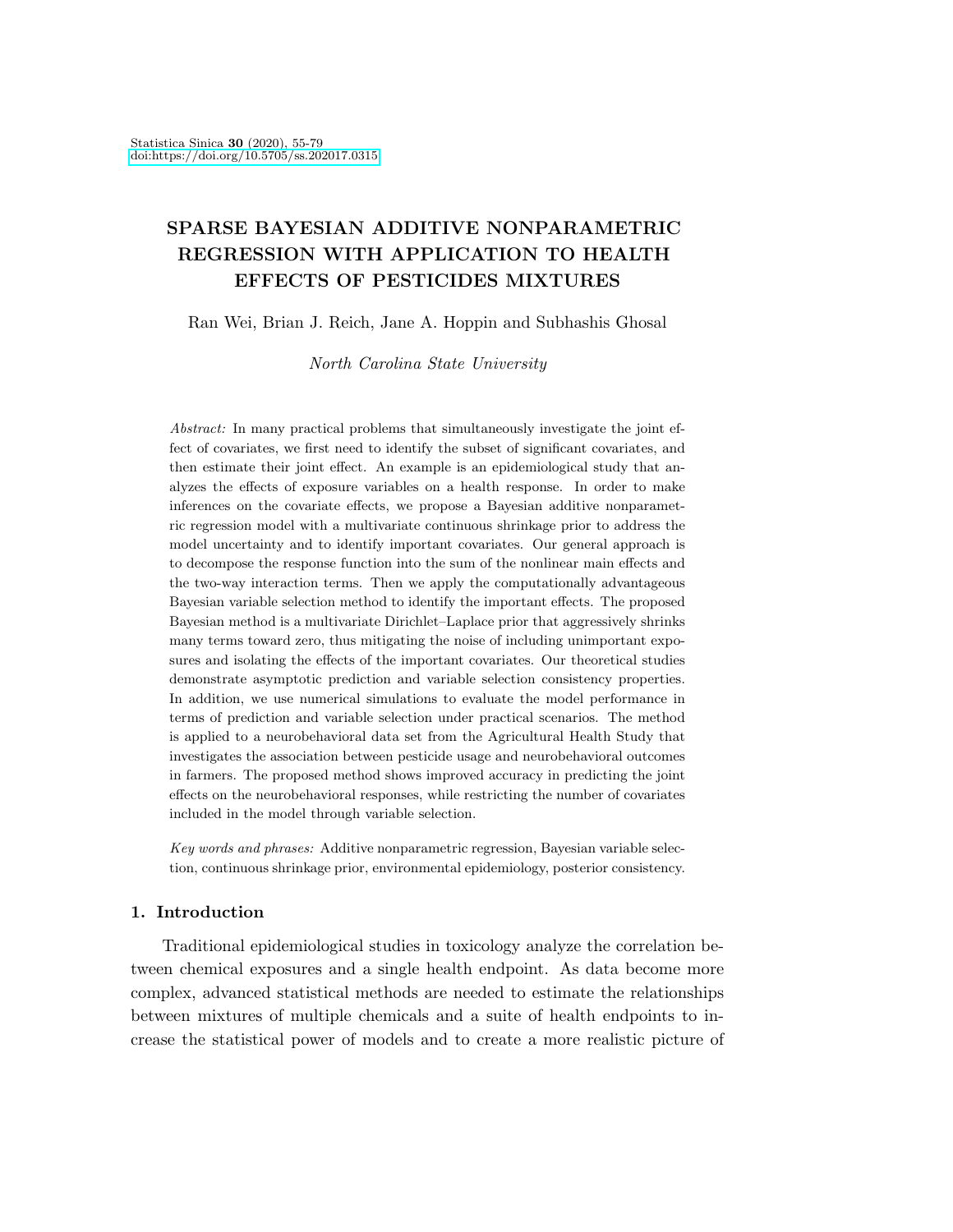health risks. As a motivating application, we analyze neurobehavioral (NB) data collected as part of the Agricultural Health Study (AHS; [http://aghealth.nih.](http://aghealth.nih.gov/) [gov/](http://aghealth.nih.gov/)). The data include measurements of 20 organophosphate pesticides and 12 NB health endpoints for each of 701 farmers from Iowa and North Carolina. In previous works, [Starks et al.](#page-24-0) [\(2012a,](#page-24-0)[b\)](#page-24-1) use a linear regression model to separately examine the associations between an indicator for having experienced a pesticide exposure event and each health endpoint of the NB tests . They conduct conventional hypothesis testing, concluding that two of the nine NB endpoints have a negative association with pesticide exposure.

Because pesticide exposure may have complex nonlinear associations with health endpoints, nonparametric models are preferable, considering their robustness to model assumptions. Previous works in the literature consider various nonparametric regression models to delineate the relationships between the covariates and the response variables and to overcome the limitations of a linear regression. [Friedman](#page-23-0) [\(1991\)](#page-23-0) develops a multivariate regression splines (MARS) method that defines a nonparametric regression model using splines. [Lin and](#page-23-1) [Zhang](#page-23-1) [\(2006\)](#page-23-1) propose the component selection and smoothing operator (COSSO) technique, which uses a penalized regression to select variables. Under a Bayesian framework, [Bobb et al.](#page-23-2) [\(2015\)](#page-23-2) implement a Bayesian kernel machine regression model that assumes nonparametric associations between mixtures and health responses.

Whereas fully nonparametric models are robust to model assumptions, they suffer from a lack of interpretability and are difficult to fit in high dimensions. In order to reduce the complexity, an additive model can be assumed to decompose the joint effect function into the summation of the individual effects and the interaction effects. For example, the smoothing spline ANOVA (SS-ANOVA, [Gu](#page-23-3) [\(2002\)](#page-23-3)) method models nonlinear main effects and higher-order interactions between predictors. [Reich, Storlie and Bondell](#page-23-4) [\(2009\)](#page-23-4) implement an SS-ANOVA model with Gaussian process priors, and search for the best model using stochastic search variable selection (SSVS, [George and McCulloch](#page-23-5) [\(1993\)](#page-23-5)) in MCMC sampling. As a more general nonparametric regression model, [Scheipl,](#page-23-6) [Fahrmeir and Kneib](#page-23-6) [\(2012\)](#page-23-6) propose a structured additive regression model for nonlinear functions, with a spike-and-slab prior. Their method aims to select relevant covariates and determine their effects under different scenarios, such as Gaussian and nonGaussian models. One of the disadvantages of these methods is their computational burden for large problems. Under a similar model setting, [Curtis, Banerjee and Ghosal](#page-23-7) [\(2014\)](#page-23-7) use a multivariate Laplace prior on the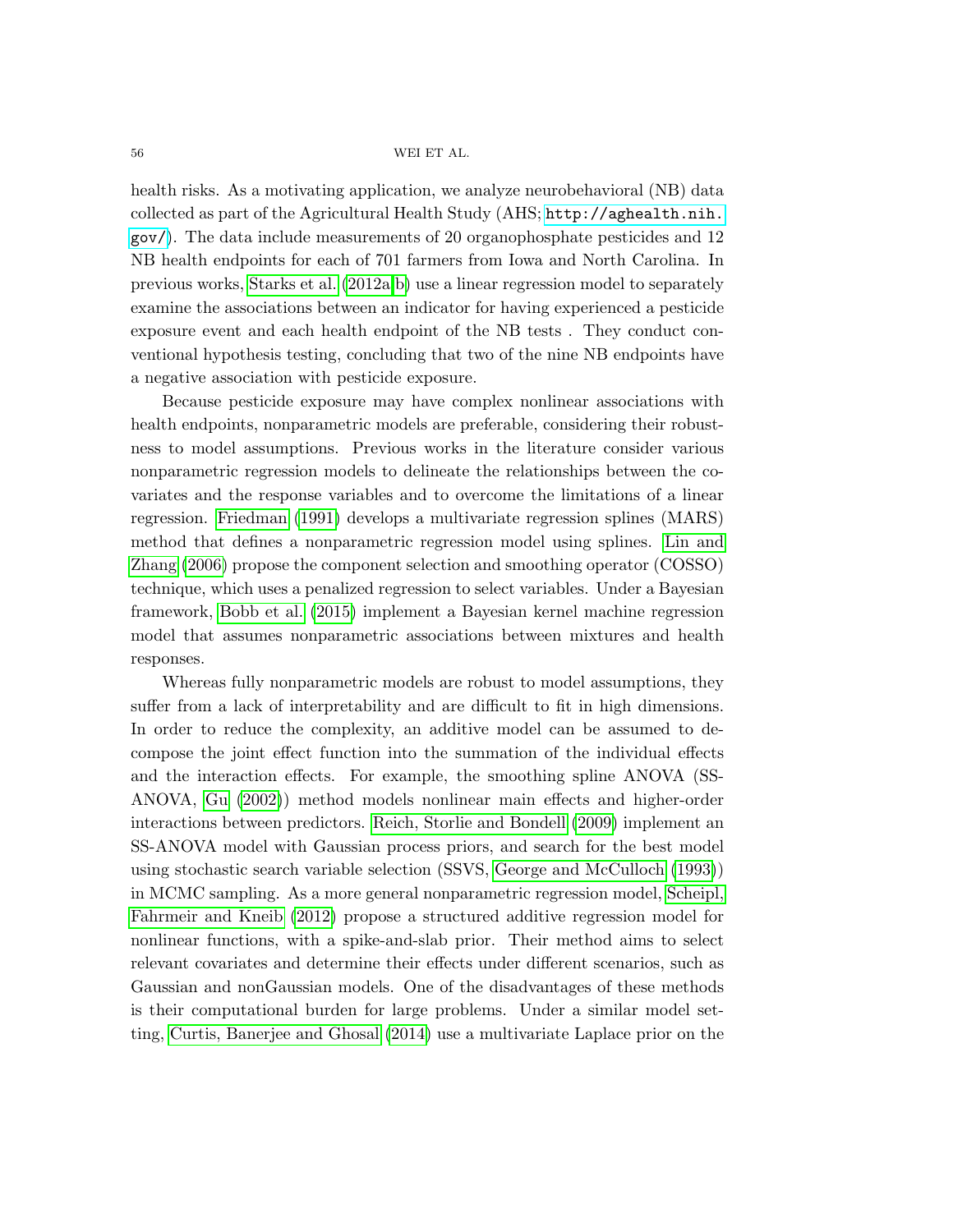basis coefficients in their additive nonparametric model, which relies on a largesample approximation for parameter sampling. In this study, we apply the same technique of an additive regression model with a basis expansion as that of [Cur](#page-23-7)[tis, Banerjee and Ghosal](#page-23-7) [\(2014\)](#page-23-7), but use a different Bayesian variable selection method.

Variable selection techniques under Bayesian frameworks have been studied extensively, especially for high-dimensional linear regression models. One commonly used method for variable selection is SSVS, which defines a two-component mixture prior on linear coefficients. The first component is concentrated at zero, which takes care of unimportant predictors, and the second is a diffuse normal distribution, which models active signals. Here, we are interested in a Bayesian method that can substantially alleviate the computational burden of the complex nonparametric model. As a computationally efficient alternative to SSVS priors, shrinkage priors are continuous distributions imposed on the model parameters. Furthermore, they mimic the behavior of SSVS priors with a dominant peak near zero and heavy tails. Various shrinkage priors have been proposed, including the Horseshoe prior [\(Carvalho and Polson](#page-23-8) [\(2010\)](#page-23-8)), normal-gamma prior [\(Griffin and](#page-23-9) [Philip](#page-23-9) [\(2010\)](#page-23-9)), double Pareto prior [\(Armagan, Dunson and Lee](#page-23-10) [\(2013\)](#page-23-10)), and Dirichlet–Laplace (DL) prior [\(Bhattacharya et al.](#page-23-11) [\(2015\)](#page-23-11)), and have been shown to fall within the family of Gaussian global–local scale mixtures. Theoretically, shrinkage priors obtain almost the same contraction rate as the point-mass prior when recovering the model parameters and the true subset of covariates in both low-dimensional [\(Armagan et al.](#page-23-12) [\(2013\)](#page-23-12)) and high-dimensional [\(Song and Liang](#page-23-13) [\(2016\)](#page-23-13)) models.

In this study, we assume an additive nonparametric regression model for both the main effect and the interaction effects between the covariates. We consider a multivariate continuous shrinkage prior on the block of B-spline basis coefficients for the variable selection. We make two major contributions to the literature. First, we address the model uncertainty in a nonparametric additive regression setting by incorporating block variable selection on B-spline basis expansion coefficients. Therefore, the concentration of the posterior distributions of the block of basis coefficients near zero is used to identify the significant main effects and the interactions. Second, we expand the notion of the computationally efficient DL prior introduced in [Bhattacharya et al.](#page-23-11) [\(2015\)](#page-23-11) to multidimensional vectors in order to achieve a simultaneous shrinkage on the basis coefficient vector of each main or interaction effect function. In our theoretical research, we expand the current prediction consistency and variable selection consistency results for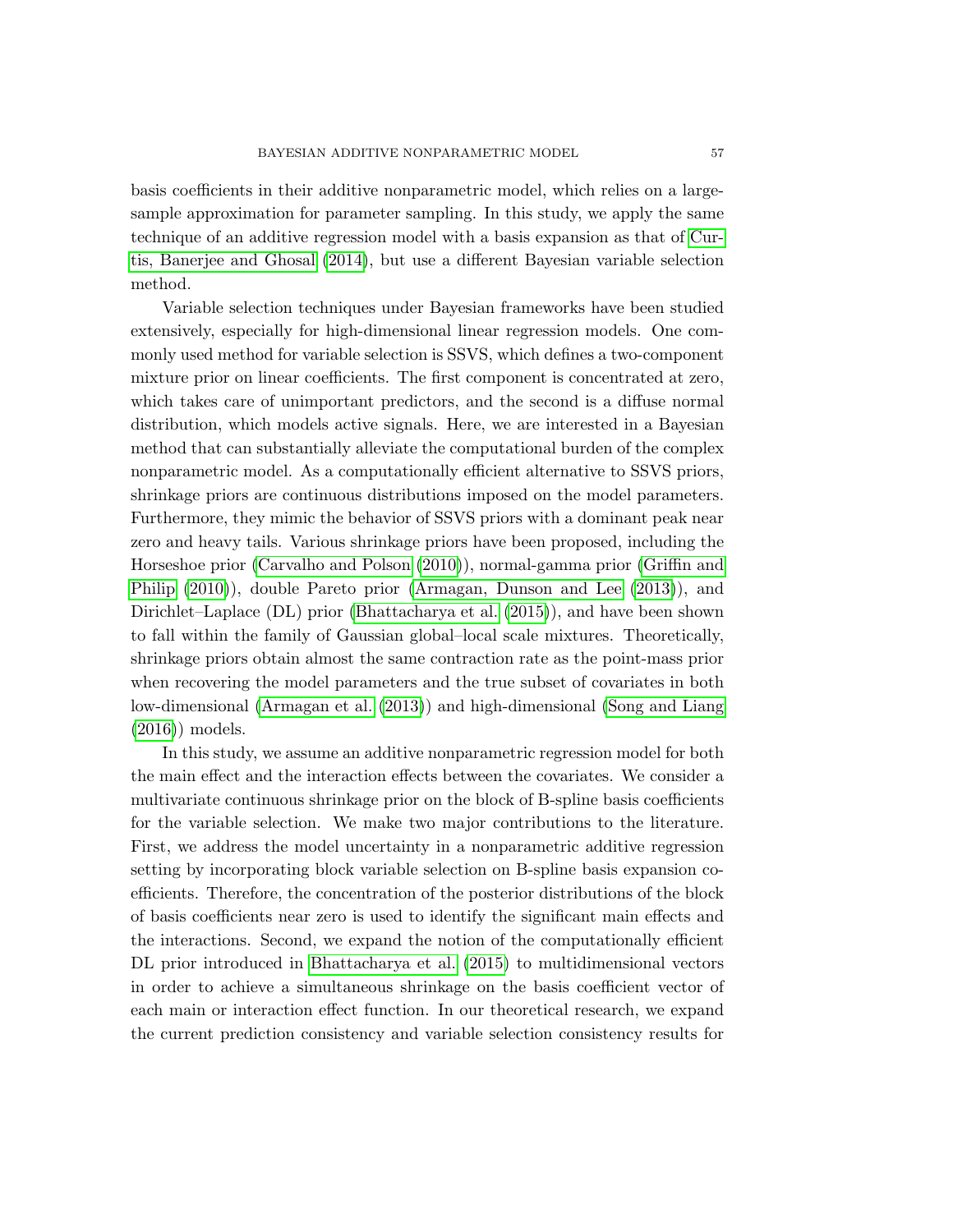a shrinkage prior under a linear regression model to the proposed additive nonparametric model. Here, the induced bias from the B-spline basis approximation and the shrinkage on multidimensional vectors pose the major challenges. Furthermore, we use NB data from the AHS to explore the health effects of multiple pesticide measurements, and how the effects on each health endpoint differ from those on the on overall NB system.

## 2. Model Description and Prior Specification

### <span id="page-3-2"></span>2.1. Main-effect-only model

We first describe the main-effect-only model, which assumes the regression mean function is a summation of the main effect functions for each individual covariate. Let the data be  $(Y, X)$ , where Y is the response variable denoting the health endpoint and  $X_{n\times p} = (X_1, \ldots, X_p)^T$  is a p-vector of chemical exposure measurements. Without loss of generality, we assume that all covariates are standardized to lie within the unit interval,  $(0, 1)$ . For the nonparametric regression model of Y on the covariates  $X$ , we assume that

<span id="page-3-0"></span>
$$
Y = \mu + f(X_1, \dots, X_p) + \varepsilon,\tag{2.1}
$$

where  $\mu$  is the intercept and  $\varepsilon \sim N(0, \sigma^2)$  is the error term. Assuming that the covariates in the data affect the response variable in an additive manner through unknown functions, the joint effect is decomposed into the sum of the individual main effect functions:  $f(X_1, \ldots, X_p) = \sum_{j=1}^p f_j(X_j)$ , where  $f_j(X_j)$  is the univariate nonparametric function of  $X_i$ .

If each main effect function of an individual covariate is sufficiently smooth, it can be approximated using a B-spline basis expansion with a predetermined number of basis functions,  $m$ . For the covariate matrix  $X$ , with all elements scaled to the unit interval, each main effect function is approximated by  $f_j(X_j) \approx$  $\sum_{r=1}^{m} B_r(X_j) \beta_{jr}$ , where  $B_r(\cdot)$ , for  $r = 1, \ldots, m$ , denote B-spline basis terms. This approximation transforms the nonlinear effect of  $X_j$  into a linear combination of its basis terms, with the *m*-vector basis coefficients  $\beta_j = (\beta_{j1}, \dots, \beta_{jm})^T$ . The regression model in [\(2.1\)](#page-3-0) is written as

<span id="page-3-1"></span>
$$
Y = \mu + \sum_{j=1}^{p} \sum_{r=1}^{m} B_r(X_j) \beta_{jr} + \varepsilon.
$$
 (2.2)

For the regression model defined in [\(2.2\)](#page-3-1), the effect quantity and model uncertainty of each covariate  $X_j$  are addressed through the basis coefficients  $\beta_j$ . The m-vector coefficients  $\beta_i$  are assigned multivariate normal priors with a zero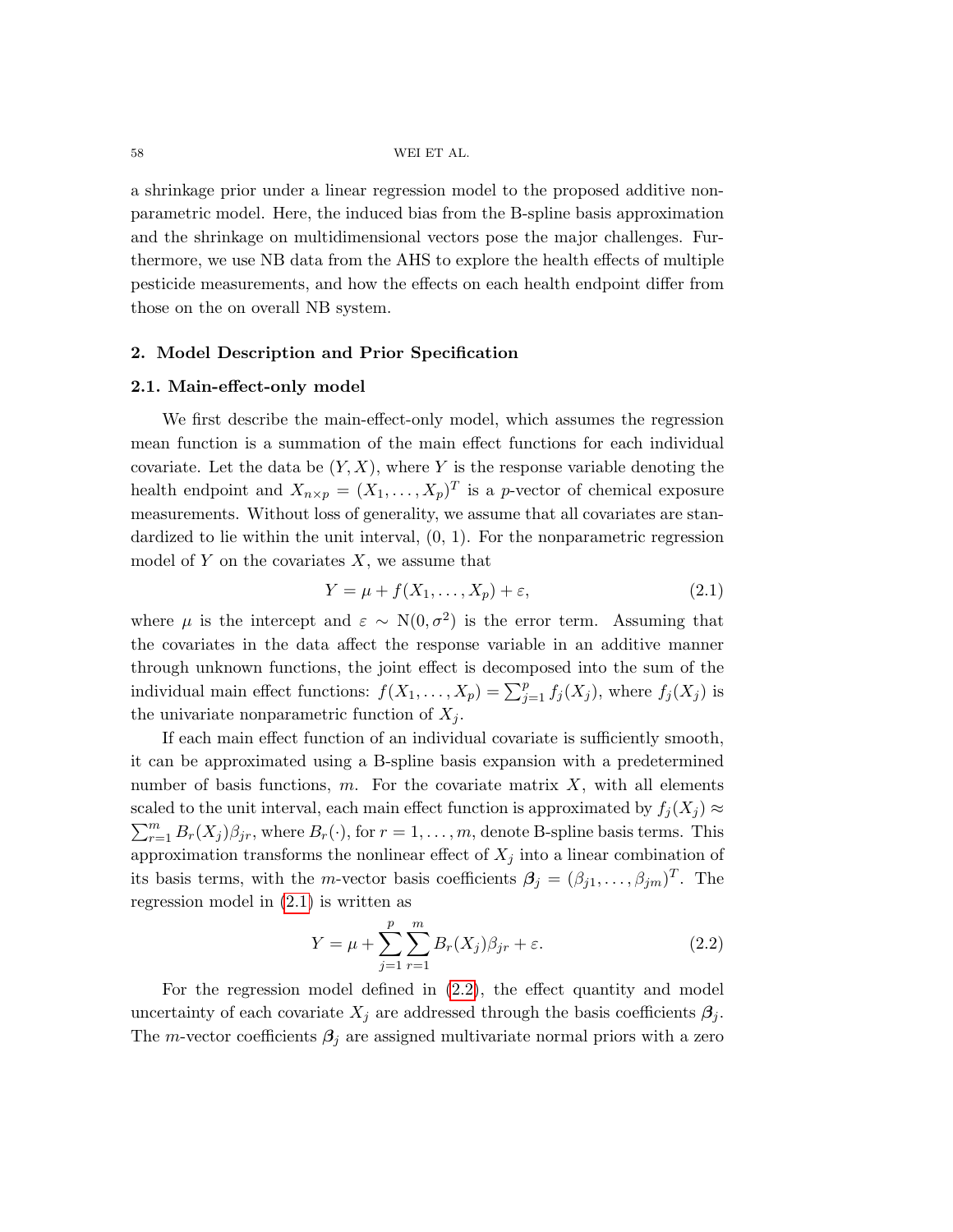mean and different variance factors across  $j = 1, \ldots, p: \beta_j \stackrel{ind.}{\sim} \mathbb{N}_m(0, \sigma^2 \lambda_j \mathbb{I}_m)$ . The local variance factors  $\lambda_j$  determine the shrinkage on the *m*-vector basis coefficients, such that the problem of selecting important main effects reduces to the shrinkage of  $\lambda_i$ . Using the DL prior of [Bhattacharya et al.](#page-23-11) [\(2015\)](#page-23-11),  $\lambda_i$  follows an exponential distribution with mean  $\tau \phi_i$ . Here  $\tau$  is the global factor that determines the tail of the marginal distribution of  $\lambda_j$  and  $\phi_j > 0$ , with  $\sum_{j=1}^p \phi_j =$ 1, is the proportion of the variance allocated to covariate  $X_j$ . Furthermore, a Dirichlet distribution on  $\boldsymbol{\phi} = (\phi_1, \dots, \phi_p)^T$  and a gamma distribution on  $\tau$  are imposed. The hyper-parameter  $\alpha$  in the Dirichlet distribution controls the level of shrinkage, such that a smaller  $\alpha$  yields a greater concentration around zero and, thus, a sparser model. The uncertainty on each nonparametric main effect function is addressed by implementing a multivariate DL prior on the B-spline basis coefficients. The full Bayesian model on the model parameters is

$$
\beta_j|\lambda_j, \sigma^2 \stackrel{ind.}{\sim} \mathbb{N}_m(0, \sigma^2 \lambda_j \mathbb{I}_m), \ j = 1, \dots, p,\tag{2.3}
$$

$$
\lambda_j|\phi_j, \tau \stackrel{ind.}{\sim} \text{Exp}(\phi_j \tau), \ j = 1, \dots, p,\tag{2.4}
$$

$$
\phi \perp \tau, \phi = (\phi_1, \dots, \phi_p)^T \sim \text{Dirichlet}(\alpha, \dots, \alpha), \tau \sim \text{Gamma}(p\alpha, 2). \tag{2.5}
$$

The proposed Bayesian hierarchical method for the additive nonparametric model is a multivariate extension of the DL prior in linear regressions. As a shrinkage prior on the B-spline basis coefficients, the proposed multivariate DL method leads to a slightly different prior to the original univariate DL prior of [Bhattacharya et al.](#page-23-11) [\(2015\)](#page-23-11). When  $m = 1$  and  $\sigma^2 = 1$ , our multivariate DL prior is  $\beta_j | \lambda_j \sim N(0, \lambda_j)$  and  $\lambda_j | \phi_j, \tau \sim \text{Exp}(\phi_j \tau)$ . After integrating out  $\lambda_j$ , the marginal prior distribution of  $\beta_j$ , given  $(\phi_j, \tau)$ , is a double exponential distribution, denoted as  $DE(\sqrt{\phi_j \tau/2})$ . In the linear regression model, however, the DL prior on the coefficient is  $\beta_j | \phi_j, \tau \sim DE(\phi_j \tau)$ . Therefore, in this case, the original DL prior places more mass near zero than does the proposed multivariate extension with only one basis term. Despite the differences in quantities, our proposed multivariate DL prior for a nonparametric regression is an extension of the DL prior in a linear regression, both of which share similar shrinkage properties.

## <span id="page-4-0"></span>2.2. Main and interaction effects model

If the effects of the covariates on the response are not only additive in the main effects, but also have two-way interaction terms, the underlying joint function includes both the main effects and the interactions,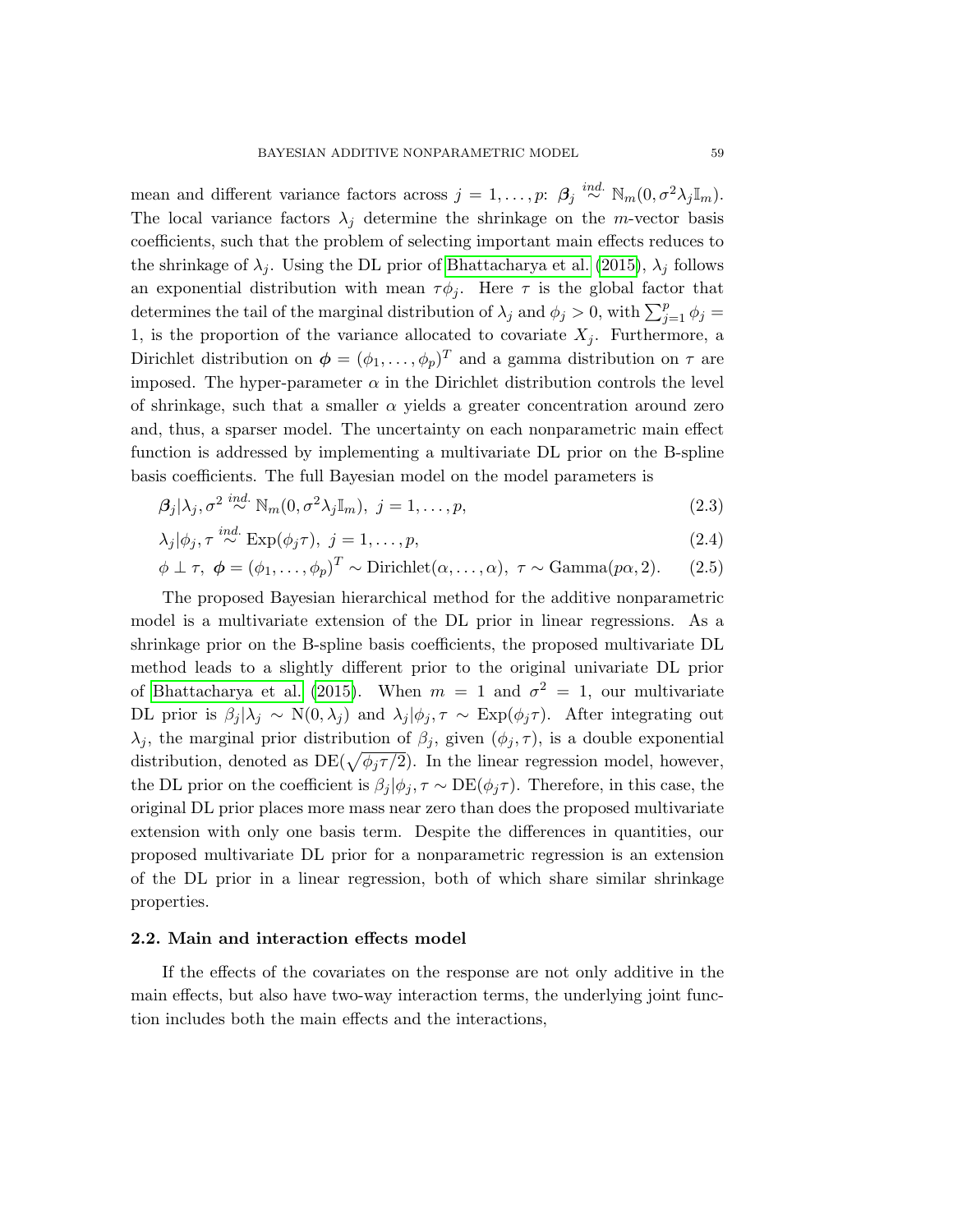<span id="page-5-0"></span>
$$
Y = \mu + \sum_{j=1}^{p} f_j(X_j) + \sum_{k=1}^{p-1} \sum_{l=k+1}^{p} f_{kl}(X_k, X_l) + \varepsilon,
$$
\n(2.6)

where the second-order term  $f_{kl}(X_k, X_l)$  represents the interaction effects on the health endpoint between covariates  $X_k$  and  $X_l$ . Note that we consider only two-way interactions in this model, because higher-order interactions are less interpretable, and including them increases the computational complexity beyond manageable limits.

Using the B-spline basis expansion in Section [2.1](#page-3-2) to represent each individual main effect function, we incorporate the outer product of the B-spline basis terms for the interaction effect functions:

<span id="page-5-1"></span>
$$
f_{kl}(X_k, X_l) \approx \sum_{s=1}^{m^*} \sum_{t=1}^{m^*} B_s^*(X_k) B_t^*(X_l) \beta_{klst}.
$$
 (2.7)

In order to ensure this approximation is valid, we assume the two-way interaction functions have the same smoothness along both coordinate axes. We use  $m^*$ terms for the interaction effects, as opposed to  $m$  terms for the main effects; thus the basis functions  $B_s^*(X)$  may also differ from the main effect basis functions  $B_s(X)$ . We propose a similar multivariate DL prior on the basis coefficients for the interaction effect function. Then, normal priors are placed on the coefficients  $\beta_{klst} \stackrel{ind.}{\sim} N(0, \sigma^2 \lambda_{kl}),$  for  $s, t = 1, \ldots, m^*$ . The DL prior is imposed on the local variance factors  $\lambda_{kl}$ :

$$
\beta_{kl} |\lambda_{kl}, \sigma^2 \stackrel{ind.}{\sim} \mathbb{N}_{m^* \times m^*} (0, \sigma^2 \lambda_{kl} \mathbb{I}_{m^* \times m^*}), l > k, k = 1, \dots, p-1,
$$
 (2.8)

$$
\lambda_{kl}|\phi_{kl}^*, \tau^* \stackrel{ind.}{\sim} \text{Exp}(\phi_{kl}^*\tau^*), l > k, k = 1, \dots, p-1,
$$
\n(2.9)

$$
\phi^* = (\phi_{12}, \dots, \phi_{1p}, \dots, \phi_{p-1,p})^T \sim \text{Dirichlet}(\alpha, \dots, \alpha),\tag{2.10}
$$

$$
\tau^* \sim \text{Gamma}\left(\frac{p(p-1)}{2}\alpha, 2\right),\tag{2.11}
$$

where we assume the same sparsity level  $\alpha$  for both the main effects and the interactions.

## 2.3. Identifiability constraints

We propose identifiability constraints on the functions  $f_i$  and  $f_{kl}$  in the additive model [\(2.6\)](#page-5-0) such that all model parameters can be determined uniquely from the distribution of observations  $(X, Y)$ . For example, adding a constant to  $f_j$  and subtracting the same constant from  $f_{j'}$  for  $j \neq j'$  gives the same mean regression function, but different individual main effect functions. This lack of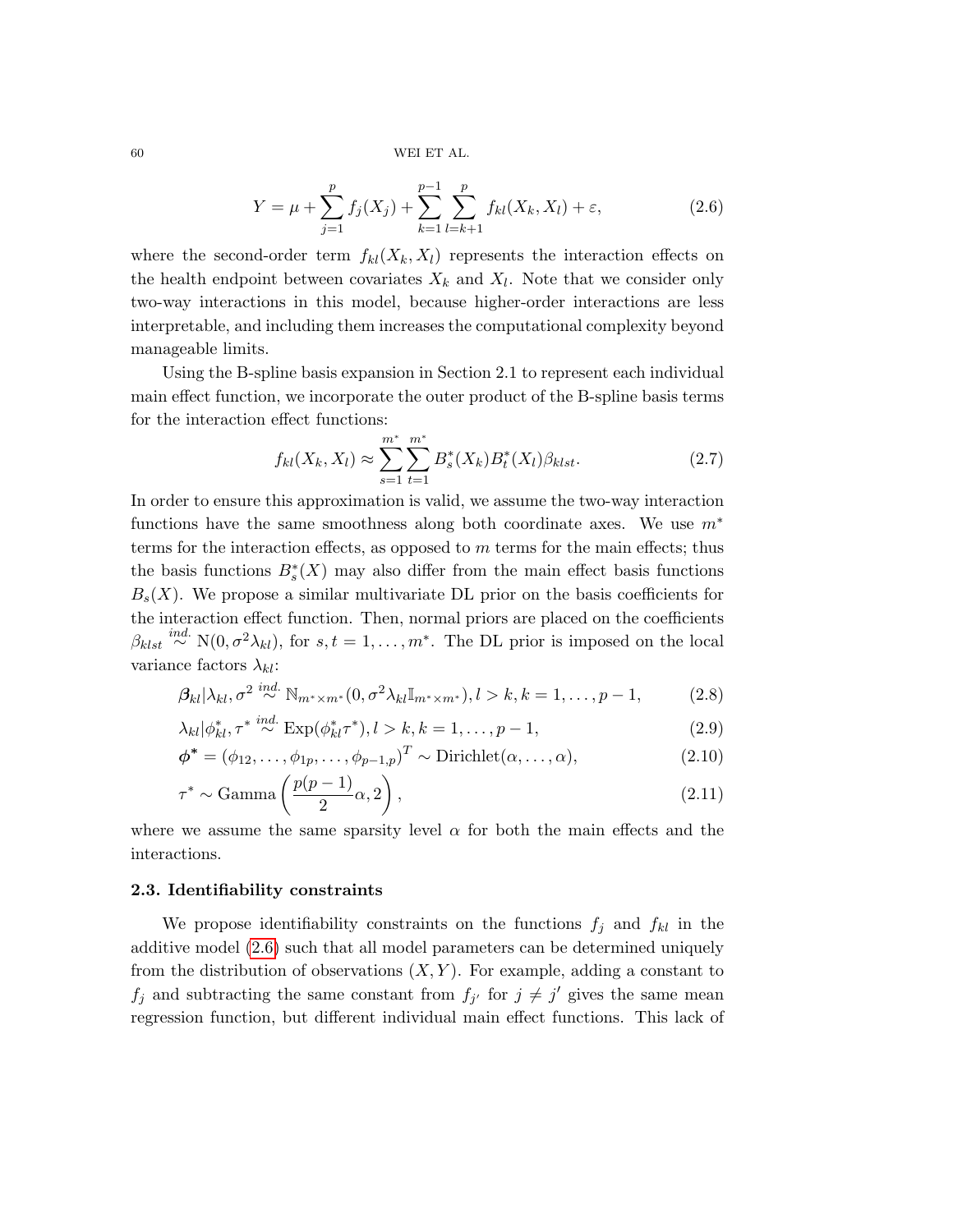identifiability does not translate into different qualitative relations between the predictors and the response variable, but the constraints are imposed for easier interpretation and presentation, especially in the theoretical analysis. We choose to restrict the main effect and interaction functions to integrate to zero such that the shrinkage prior encourages shrinkage toward zero, as is customary in the variable selection literature. For the main effect functions, we assume that  $\int_0^1 f_j(x_j)dx_j = 0$ , for  $j = 1, \ldots, p$ . For the interactions, we assume that the bivariate functions integrate to zero in both directions,  $\int_0^1 f_{kl}(x_k, x_l) dx_k = 0$  for all  $x_l$ , and  $\int_0^1 f_{kl}(x_k, x_l) dx_l = 0$  for all  $x_k$ , such that the main effect functions are not in the linear span of the interaction functions.

The restrictions on the main effect functions can be written as follows:

<span id="page-6-2"></span>
$$
\int_0^1 f_j(x)dx = \int_0^1 \left[ \sum_{r=1}^m \beta_{jr} B_r(x) \right] dx = \sum_{r=1}^m \beta_{jr} \left[ \int_0^1 B_r(x)dx \right] \stackrel{\text{def}}{=} \sum_{r=1}^m \beta_{jr} D_r = 0,
$$
\n(2.12)

where  $D_r \stackrel{\text{def}}{=} \int_0^1 B_r(x) dx$ . Therefore, the integral restriction is equivalent to a linear restriction on the basis coefficient  $\beta_j$ ,  $\sum_{r=1}^m \beta_{jr}D_r = 0$ . For the B-spline basis,

$$
D_r = \begin{cases} r/[d(m-d+1)], & r = 1, ..., (d-1), \\ 1/(m-d+1), & r = d, ..., (m-d+1), \\ (m-r+1)/[d(m-d+1)], & r = (m-d+2), ..., m, \end{cases}
$$

where  $m$  is the number of B-spline basis functions and  $d$  is the degree of the B-spline basis.

The restrictions on each bivariate function of interactions are also treated as linear constraints on the coefficients for the B-spline expansion in [\(2.7\)](#page-5-1):

$$
\int_0^1 f_{kl}(x_k, x_l) dx_k \stackrel{\text{def}}{=} \sum_{t=1}^{m^*} B_t^*(x_l) \left[ \sum_{s=1}^{m^*} D_s^* \beta_{klst} \right] = 0, \tag{2.13}
$$

$$
\int_0^1 f_{kl}(x_k, x_l) dx_l \stackrel{\text{def}}{=} \sum_{s=1}^{m^*} B_s^*(x_k) \left[ \sum_{t=1}^{m^*} D_t^* \beta_{klst} \right] = 0, \tag{2.14}
$$

where we assume  $D_s^* \stackrel{\text{def}}{=} \int_0^1 B_s^*(x) dx$ , for  $s = 1, \ldots, m^*$ . The restrictions in [\(2.13\)](#page-6-0) and  $(2.14)$  hold for all  $x_k$  and  $x_l$  if an only if

<span id="page-6-1"></span><span id="page-6-0"></span>
$$
\sum_{s=1}^{m^*} D_s^* \beta_{klst} = 0, \text{ for all } t = 1, \dots, m^*;
$$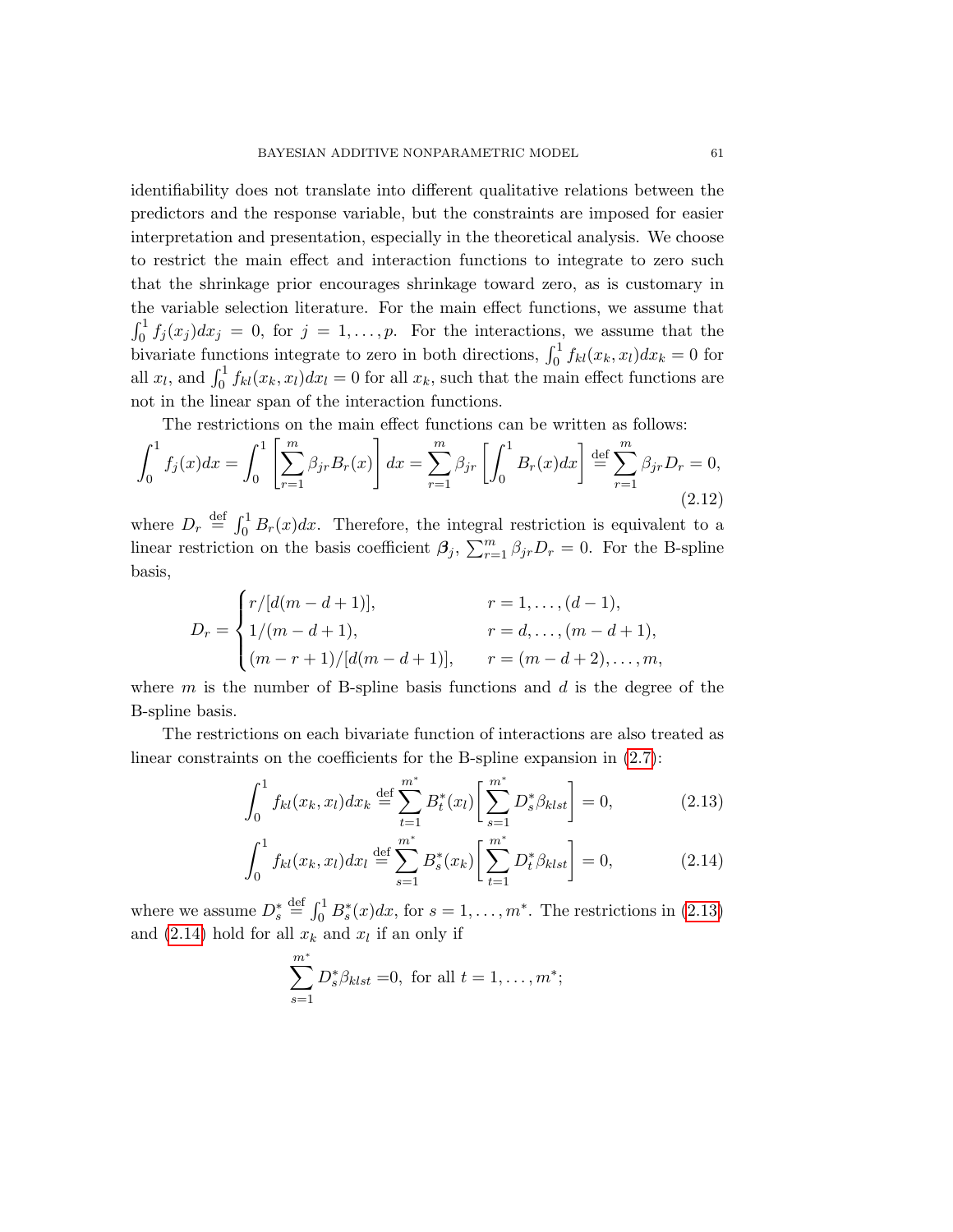$$
\sum_{t=1}^{m^*} D_t^* \beta_{klst} = 0, \text{ for all } s = 1, \dots, m^*.
$$

These restrictions on the interaction functions  $f_{kl}(x_k, x_l)$  are composed of  $2m^*$ linear combinations of  $\beta_{kl}$ , for  $k < l$  and  $k = 1, \ldots, p - 1$ .

# 2.4. Thresholding

Owing to the properties of continuous shrinkage priors, the factors  $f_i(\cdot)$  will never equal zero. Thus, a post-processing procedure is needed to determine the zero and nonzero effects. We implement a thresholding technique where we choose a subset of predictors such that the corresponding deterioration in prediction accuracy in terms of the "variation-explained" can be tolerated [\(Hahn and](#page-23-14) [Carvalho](#page-23-14) [\(2015\)](#page-23-14)). Given the posterior samples of coefficients  $\beta_j$ , the posterior samples of the "variation-explained" values are calculated as follows:

<span id="page-7-0"></span>
$$
V_{(k)} = \frac{\|\sum_{j=1}^{p} B(X_j)\beta_j\|^2}{\|\sum_{j=1}^{p} B(X_j)\beta_j\|^2 + n\sigma^2 + \|\sum_{j=1}^{p} B(X_j)\beta_j - \sum_{j=1}^{p} B(X_j)\beta_j^{(k)}\|^2},\tag{2.15}
$$

where  $\beta_j^{(k)} = 0$  if  $\|\beta_j/\sigma\|$  is among the k smallest terms, and  $\beta_j^{(k)} = \beta_j$  otherwise. Specifically,  $V_{(k)}$  represents the percentage of information explained by the reduced model that includes only those covariates with the k biggest  $\|\beta_i/\sigma\|$ , for  $k = 1, \ldots, p$ . Given the posterior samples of  $V_{(k)}$ , the level of sparsity k is determined by choosing the smallest k such that the  $(1 - \alpha_0) \times 100\%$  credible interval of  $V_{(k)}$  includes the posterior mean of the full model  $V_{(p)}$ .

## 3. Posterior Computation

We now describe the computational algorithm for the main-effect-only model. The regression model with both main and interaction effects in the mean function is very similar. We sample the parameters using a combination of Gibbs sampling and direct sampling. The sampler cycles through (i)  $\beta | \lambda, \phi, \tau, Y, X$ , (ii)  $\lambda|\beta, \phi, \tau, Y, X$  and (iii)  $\phi, \tau|\lambda, \beta, Y, X$ . Step (iii) follows direct sampling of (iiia)  $\tau | \phi, \lambda \text{ and } (iiib)\phi | \lambda.$ 

(i) Given  $\lambda_j$ , Y, and  $X_j$ , the conditional posterior distribution of  $\beta_j$  is the m-dimensional multivariate normal, with mean  $\mu_{\beta_j}$  and variance matrix  $\Sigma_{\beta_j}$ , where

$$
\boldsymbol{\mu}_{\beta_j} = \left( B(X_j)^T B(X_j) + \frac{\mathbb{I}_m}{\lambda_j} \right)^{-1} B(X_j)^T \left( Y - \sum_{l=1, l \neq j}^p B(X_l) \beta_l \right), \qquad (3.1)
$$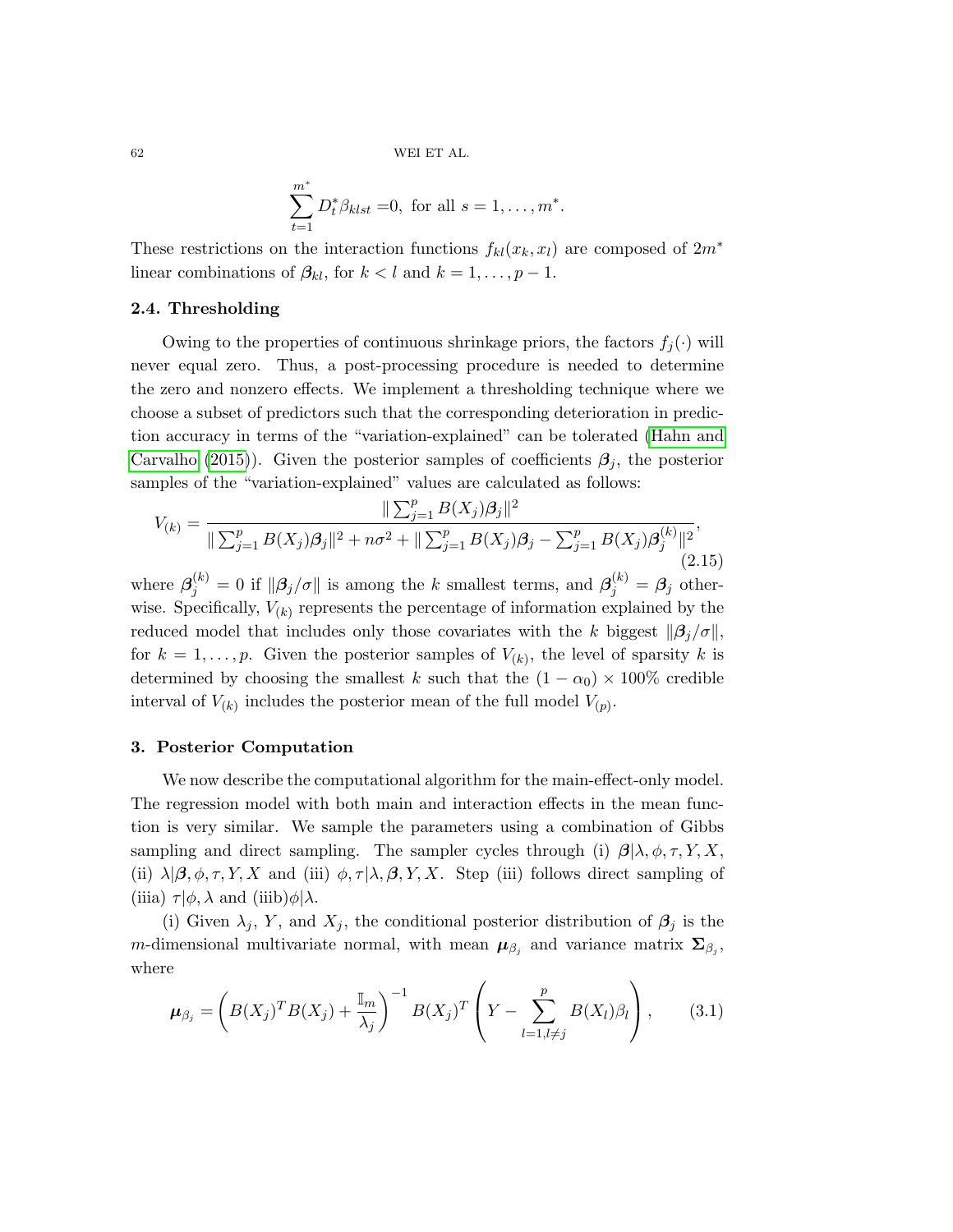BAYESIAN ADDITIVE NONPARAMETRIC MODEL 63

$$
\Sigma_{\beta_j} = \left( B(X_j)^T B(X_j) + \frac{\mathbb{I}_m}{\lambda_j} \right)^{-1} \cdot \sigma^2.
$$
\n(3.2)

For the restrictions on the basis coefficients in [\(2.12\)](#page-6-2), we sample  $\beta_j | \sum_{r=1}^m \beta_{jr} D_r =$ 0 from the conditional multivariate normal  $\mathbb{N}_m(\mu_{\beta_i}^*, \Sigma_{\beta_i}^*)$ , where

$$
\boldsymbol{\mu}_{\beta_j}^* = \boldsymbol{\mu}_{\beta_j} - \boldsymbol{\Sigma}_{\beta_j} \boldsymbol{D} (\boldsymbol{D}^T \boldsymbol{\Sigma}_{\beta_j} \boldsymbol{D})^{-1} \boldsymbol{D}^T \boldsymbol{\mu}_{\beta_j},
$$
\n(3.3)

$$
\Sigma_{\beta_j}^* = \Sigma_{\beta_j} - \Sigma_{\beta_j} D(D^T \Sigma_{\beta_j} D)^{-1} D^T \Sigma_{\beta_j},
$$
\n(3.4)

and  $\mathbf{D} = (D_1, \ldots, D_m)^T$ .

(ii) Given  $\phi_j$ ,  $\tau$ , and  $\beta_j$ , the variance component  $\lambda_j$  is sampled from the generalized inverse Gaussian distribution GiG(1 –  $(m/2)$ ,  $2/(\phi_j \tau)$ ,  $\beta_j^T \beta_j / \sigma^2$ ).

(iiia) Given  $\phi_1, \ldots, \phi_p$  and  $\lambda_1, \ldots, \lambda_p$ , the global parameter  $\tau$  in the DL prior is sampled from the generalized inverse Gaussian distribution GiG( $p(\alpha -$ 1), 1,  $2\sum_{j=1}^{p} \lambda_j/\phi_j$ .

(iiib) Now, given  $\lambda_1, \ldots, \lambda_p$ , we first sample  $T_j$ , for  $j = 1, \ldots, p$ , independently from the generalized inverse Gaussian distribution  $GiG(\alpha - 1, 1, 2\lambda_i),$ and then let  $\phi_j = T_j / \sum_{l=1}^p T_l$ .

## 4. Asymptotic Properties

Next, we study the asymptotic properties of the additive nonparametric regression model for the individual main effects with the multivariate DL prior. Because the predictors are considered deterministic in our setting, the extension to include interactions is similar, except that the full model has a greater number of terms.

*Notation*. For a fixed  $n \times p_n$  covariate matrix  $X = (X, \ldots, X_{p_n})$ , we consider the additive nonparametric model  $Y = \sum_{j=1}^{p_n} f_j(X_j) + \sigma \varepsilon$ , where each additive function is approximated by an  $m_n$ -dimensional B-spline basis expansion:  $f_i(X_i) = B(X_i)\beta_i + \sigma \delta$ , and  $\delta$  denotes the bias induced from the basis expansion approximation. Therefore, the true additive regression model is

$$
Y = \sum_{j=1}^{p_n} B(X_j) \beta_j + \sigma \delta + \sigma \varepsilon \stackrel{\text{def}}{=} B(X) \beta + \sigma \delta + \sigma \varepsilon,
$$

where  $B(X) = [B(X_1), \ldots, B(X_{p_n})]$  is a matrix of the values of the B-spline basis functions,  $\boldsymbol{\beta} = (\beta_1^T, \dots, \beta_{p_n}^T)^T$  is a  $p_n m_n$ -vector, with each  $m_n$ -dimensional component corresponding to a covariate  $X_i$ , and  $\varepsilon$  is an *n*-dimensional standard normal vector. We study a Bayesian approach with a continuous shrinkage prior for the  $m_n$ -dimensional vectors  $\beta_1, \ldots, \beta_{p_n}$ . After integrating out the parameters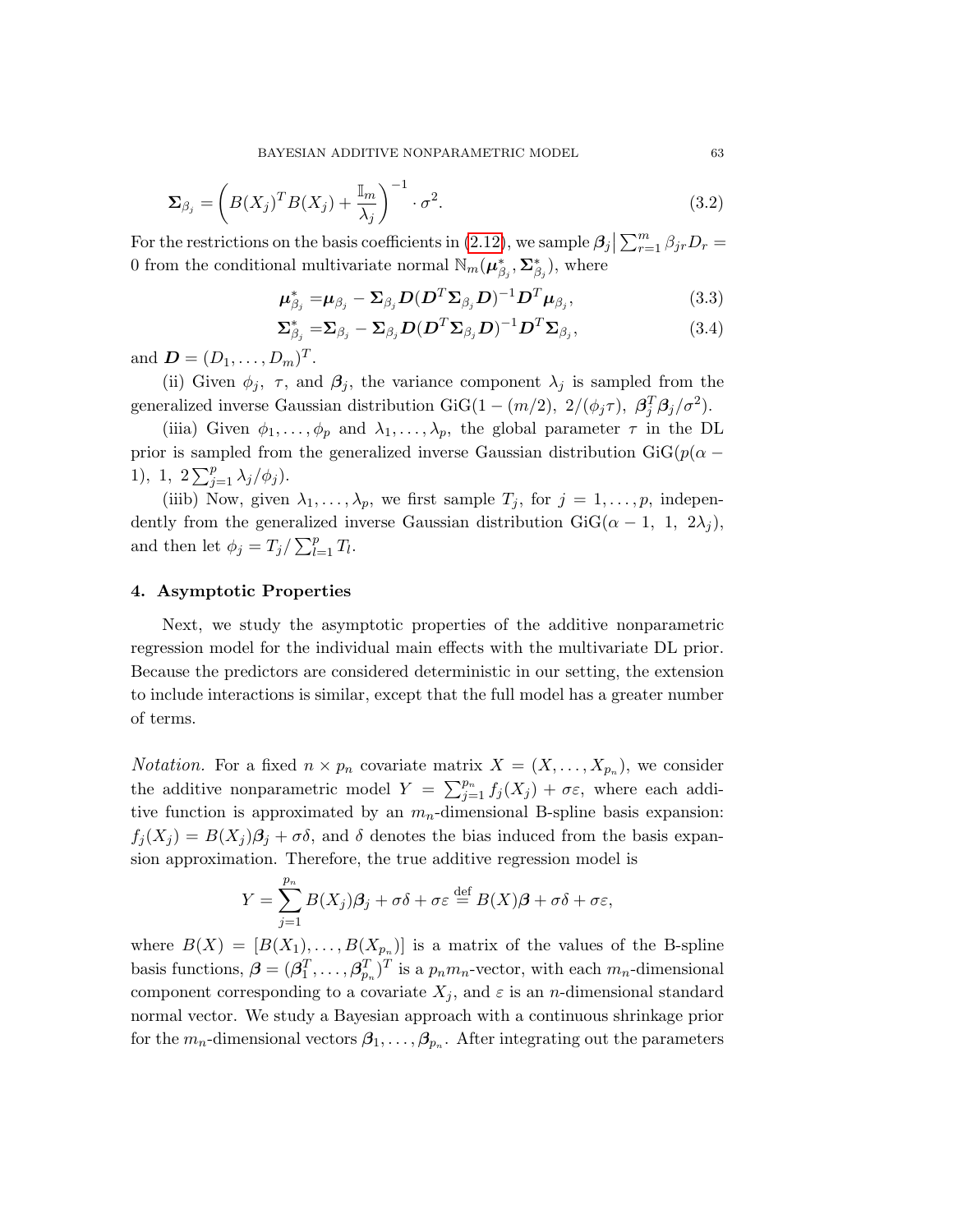$\phi_i$ , the hierarchical Bayesian model in Section [2.1](#page-3-2) is represented by, for  $j =$  $1, \ldots, p_n$ 

$$
\beta_j|\lambda_j, \sigma^2 \stackrel{ind.}{\sim} \mathbb{N}_m(0, \lambda_j \sigma^2 \mathbb{I}_m), \tag{4.1}
$$

<span id="page-9-1"></span><span id="page-9-0"></span>
$$
\lambda_j |\psi_j \stackrel{ind.}{\sim} \text{Exp}(\psi_j), \ \psi_j \sim \text{Gamma}(\alpha, 2). \tag{4.2}
$$

We let  $f_j^*(\cdot)$  be the true function for covariate  $X_j$ ,  $\beta^*$  and  $\sigma^*$  be the true values of the parameters, and  $\xi^* \subset \{1, \ldots, p_n\}$  be the indices of the covariates with nonzero effects such that  $f_j^*(X_j) \neq 0$  for  $j \in \xi^*$ . The true sparsity level is  $s = |\xi^*|$ .

Assumptions.. We first state some regularity conditions on the eigen structure of the B-spline basis expansion matrix  $B(X)$  with respect to a sequence  $\{\epsilon_n\}$ , which is defined later. These assumptions are similar to those in [Song and Liang](#page-23-13) [\(2016\)](#page-23-13), who present the asymptotic properties of the shrinkage priors in linear regression models. The difference between the assumptions lies in the fact that we are dealing with a design matrix of the basis expansions. In addition, the additive nonparametric functions are estimated using a B-spline basis expansion, such that an estimation bias is introduced. Let  $a \prec b$  mean that  $\lim a/b = 0$ , and let  $a \approx b$  mean that "lim  $a/b$ " is bounded by constants.

- $A_1(1)$ : The number of parameters in the linear expansion satisfies  $m_np_n \geq$  $\overline{n}$ .
- $A_1(2)$ : All main effect functions of the additive model are  $\kappa$ -times continuously differentiable.
- $A_1(3)$ : The rank of  $B(X)$  is n and  $B(X)^T B(X)$  has n positive eigenvalues, denoted as  $nd_1/m_n, \ldots, nd_n/m_n$ , where  $d_1, \ldots, d_n$  are bounded away from zero.
- $A_2(1)$ : The sequence  $\{\epsilon_n\}$  is assumed to satisfy  $sm_n \log p_n \prec n\epsilon_n^2$  and  $\epsilon_n \succ$  $m_n^{-\kappa}$ .
- $A_2(2)$ :  $\min_{j \in \xi^*} \{ (\|\beta_j^*/\sigma^*\|)/\sqrt{m_n} \} \succ \epsilon_n$  and  $\max_j \{ (\|\beta_j^*/\sigma^*\|)/\sqrt{m_n} \} \le \gamma_3 E$ , for fixed  $\gamma_3 \in (0,1)$ , and E is nondecreasing with n.
- $A_3$ : There exist an integer  $\bar{p}$ , which depends on n and  $p_n$ , and two constants  $d \text{ and } d'_0 \text{, such that } \bar{p}m_n \log p_n \succ n\epsilon_n^2 \text{ and } nd_0/m_n \geq d_{\max}\left(\tilde{B}(X)^T \tilde{B}(X)\right) \geq$  $d_{\min} \left( \tilde{B}(X)^T \tilde{B}(X) \right) \geq nd'_0/m_n$ , for any  $q \leq \bar{p}$  and any sub-matrix  $\tilde{B}(X)$ consisting of  $qm_n$  columns of  $B(X)$ .

The assumption of high dimensionality in  $A_1(1)$  is mainly used for the concise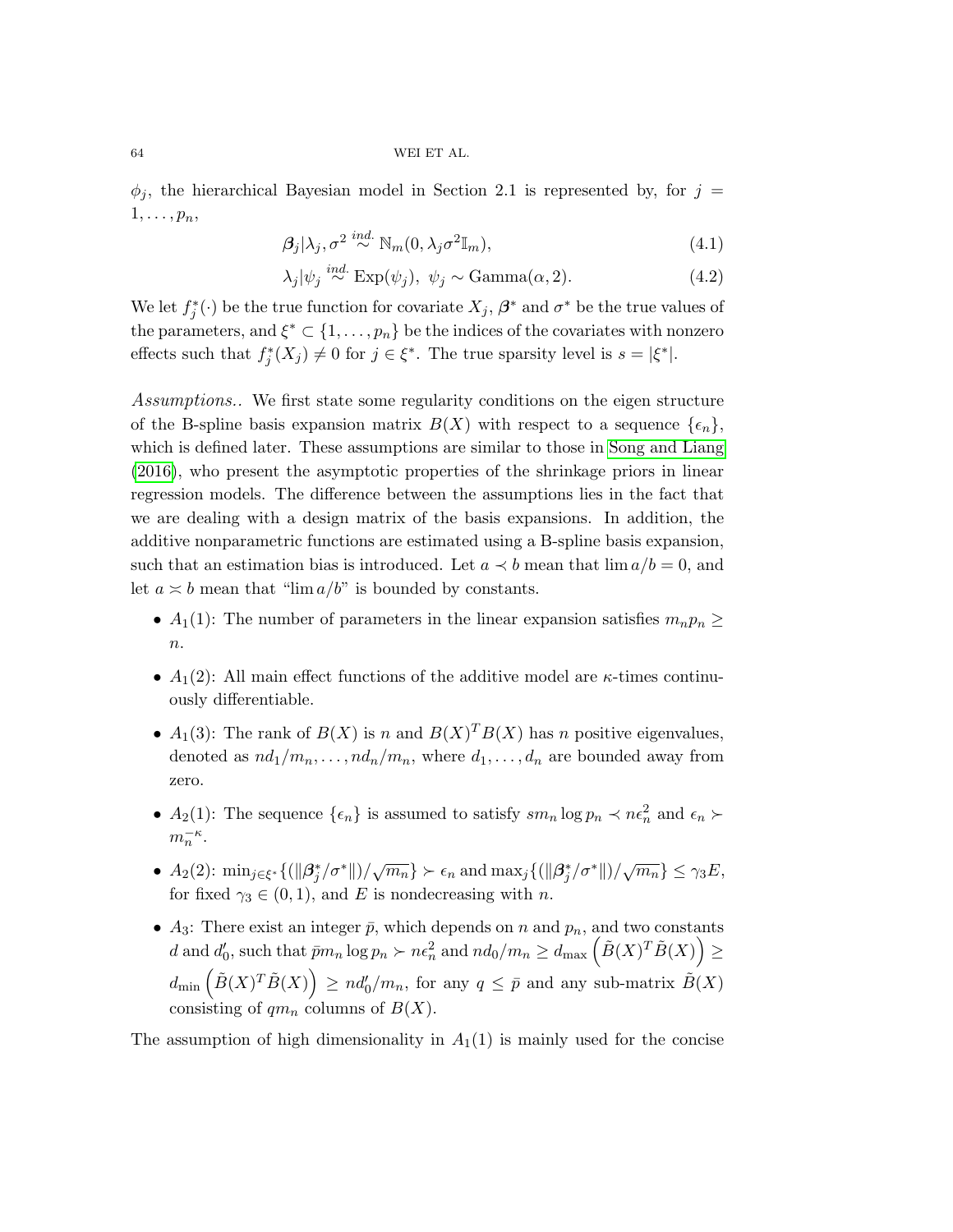representation of certain bounds. Using a lower dimensionality of the parameter space, the same asymptotic properties can be obtained, but the following assumptions and proofs need to be treated slightly differently. To save space and avoid monotonicity of the arguments, it is customary to forgo separate arguments for the lower-dimensional case. In  $A_1(2)$ ,  $\kappa$  defines the minimum smoothness for all additive functions, such that the bias induced by the  $m_n$ -dimensional basis expansion is  $\delta \asymp m_n^{-\kappa}$ . Assumption  $A_1(3)$  is an extension of the linear regression model in [Song and Liang](#page-23-13)  $(2016)$ , where we replace the covariate matrix X with the Bspline basis design matrix  $B(X)$ . From Lemma A.9 in [Yoo and Ghosal](#page-24-2) [\(2016\)](#page-24-2), we combine the B-spline property with the linear regression model assumption to specify  $A_1(3)$ . Assumption in  $A_2(1)$  restricts  $\epsilon_n$  to  $\max(\sqrt{sm_n \log p_n/n}, m_n^{-\kappa})$ .

Because the nonparametric regression function assumes there are no model parameters, we mainly want to demonstrate the prediction consistency of the joint effects. Therefore, the following theorem proves that when the B-spline basis expansion is implemented, the prediction performance of  $B(X)\beta$  is asymptotically concentrated around the additive mean function under the truth.

<span id="page-10-0"></span>**Theorem 1.** For the regression model  $Y = \sum_{j=1}^{m_n} f_j(X_j) + \sigma \varepsilon = B(X)\beta + \sigma \delta +$ **THEOTEM 1:** FOR the regression model  $I = \sum_{j=1}^{n} J_j(x_j) + \delta c = D(x_j)D + \delta \delta + \sigma \varepsilon$ , the basis expansion bias satisfies  $\|\delta\| \leq \sqrt{n}m_n^{-\kappa}$ , where  $\kappa$  is the degree of smoothness. Let  $A_1$ ,  $A_2$ , and  $A_3$  hold for the design matrix  $B(X)$ , and let the basis coefficients  $\beta_j$  for covariate  $X_j$  follow the prior density  $\pi_{\alpha}(\cdot)$  defined in [\(4.1\)](#page-9-0) and [\(4.2\)](#page-9-1), with  $\alpha \asymp p_n^{-(1+\nu)}$  for  $\nu > 0$ . Then,

$$
P^*\left(\pi\left(\left\|B(X)\beta - \sum_{j=1}^{p_n} f_j^*(X_j)\right\| \ge c_0\sqrt{n}\epsilon_n \middle| X, Y\right) \ge e^{-c_1 n \epsilon_n^2}\right) \le e^{-c_2 n \epsilon_n^2}, \tag{4.3}
$$

for some constants  $c_0$ ,  $c_1$ , and  $c_2$ .

Theorem [1](#page-10-0) shows the posterior concentration rate  $\sqrt{n}\epsilon_n$  for the predictions at the observation points. Therefore, given the matrix  $X$  of covariates, the predictor  $B(X)\beta$  obtained from the regression model concentrates around the true mean function  $\sum_{j=1}^{p_n} f_j^*(X_j)$ , with a concentration rate close to  $\sqrt{n} \max\{\sqrt{sm_n \log p_n/n},\}$  $m_n^{-\kappa}$ . The proof of the theorem is provided in the Supplementary Material.

<span id="page-10-1"></span>**Theorem 2.** Define the sub-model  $\xi(a_n) = \{j : ||\beta_j/\sigma|| > a_n\}$  corresponding to a threshold  $a_n$ , where  $na_np_n \prec \log p_n$ . Assume that the conditions of Theorem [1](#page-10-0) hold and  $\min_{j \in \xi^*} ||\beta_j^*|| / \sqrt{m_n} \succ \epsilon_n$ . Then,

$$
P^*\left(\pi(\xi(a_n) = \xi^*|X, Y) > 1 - p^{-\mu''}\right) > 1 - p_n^{-\mu'},\tag{4.4}
$$

for some positive constants  $\mu'$  and  $\mu''$ .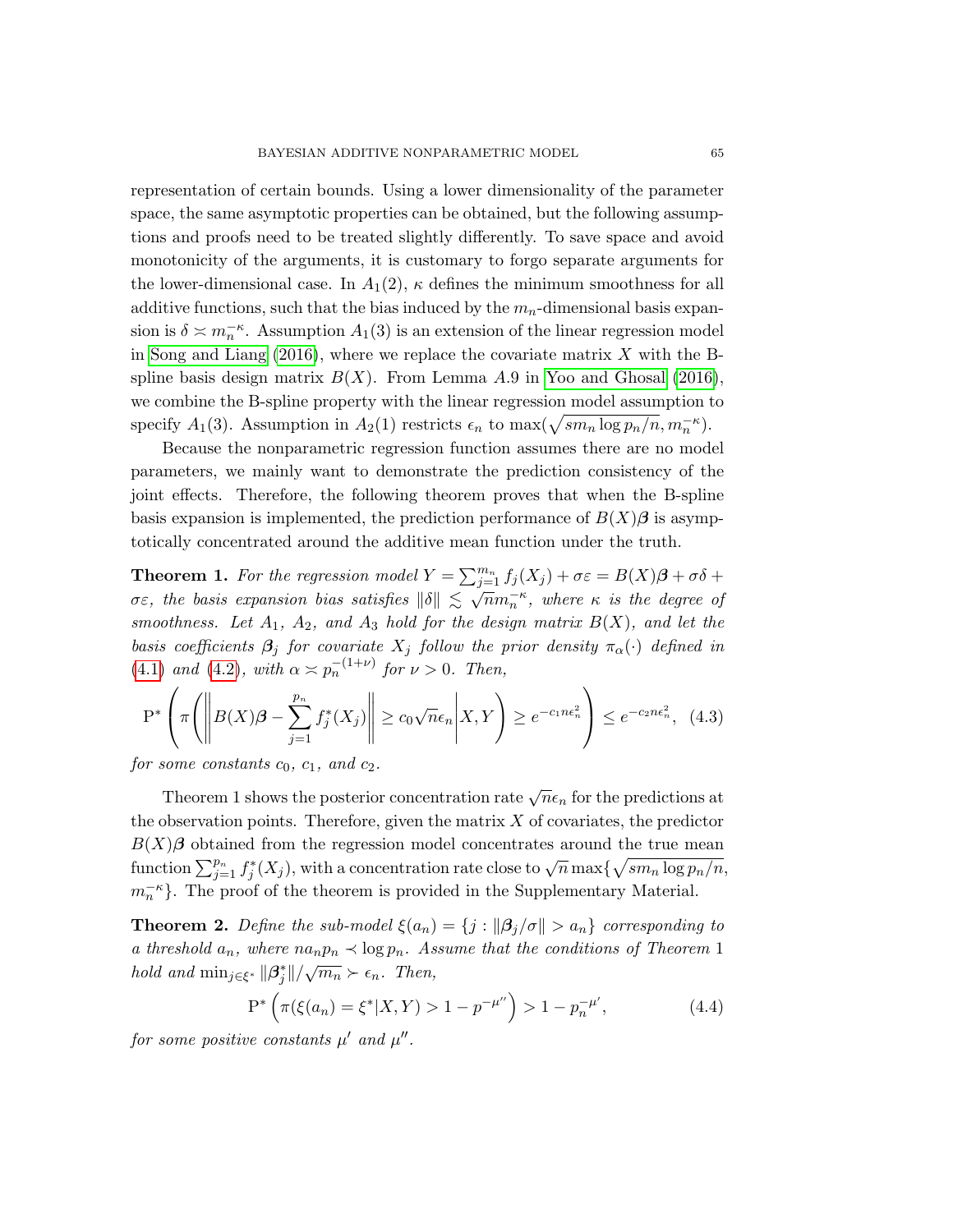Theorem [2](#page-10-1) shows the posterior variable selection consistency, given that  $a_n \prec \log p_n/np_n$  and the prior density is moderately flat at the nonzero basis coefficients  $\beta_j^*/\sigma^*$ . The proof of the theorem is given in the Supplementary Material.

## 5. Simulation Study

We first consider the additive nonparametric regression model that includes individual main effects only as in Section [2.1,](#page-3-2). Then we expand the regression model to include two-way interaction effects, as in Section [2.2.](#page-4-0)

#### 5.1. Simulation description

For the simulated data, the number of covariates is  $p = 50$  and the sample size is fixed at either  $n = 200$  or  $n = 500$ . For the matrix X of the covariate values, we first sample  $X_j^*$  for  $j = 1, \ldots, p$ , from a Gaussian distribution, with  $E(X_j^*) = 0$ ,  $Var(X_j^*) = 1$ , and  $Cov(X_j^*, X_k^*) = 0$  for the mutually independent case or  $Cov(X_j^*, X_k^*) = 0.5^{|j-k|}$  for the autoregressive case. Next, the simulated random vectors are rescaled onto the unit interval by  $X_j =$  $(X_j^* - \min(X_j^*))/(\max(X_j^*) - \min(X_j^*))$ . Given X, the response Y is generated from normal distribution with mean  $f(X) \stackrel{\text{def}}{=} f_1(X_1) + f_2(X_2) + f_3(X_3) + f_4(X_4)$ and variance  $\sigma^2 = 1.5$ , where

$$
f_1(x) = \exp(1.1x^3) - 2
$$
,  $f_2(x) = 2x - 1$ ,  
\n $f_3(x) = \sin(4\pi x)$ ,  $f_4(x) = \log\{(e^2 - 1)x + 1\} - 1$ .

The remaining  $p - 4$  predictors have no effect on the response.

Under each scenario of different sample sizes  $(n = 200 \text{ or } n = 500)$  and dependence structures (independent or autoregressive), we simulate 100 data sets. For each method implemented, we compare the prediction accuracy and variable selection performance. Specifically, the prediction accuracy is evaluated by the mean squared error (MSE) on the test data, as follows:

$$
\text{MSE} = \frac{1}{500} \sum_{i=1}^{500} \left[ f(x'_{i1}, \dots, x'_{ip}) - \hat{f}(x'_{i1}, \dots, x'_{ip}) \right]^2, \tag{5.1}
$$

where  $f(\cdot)$  is the true mean function,  $\hat{f}$  is the estimated mean function, and  $X_i' = (x_{i1}', \ldots, x_{ip}')^T$  is a new data point randomly sampled from the proposed covariate distribution, for  $i = 1, ..., 500$ . Note that  $X_i'$  is not used for model fitting, but is used to evaluate the prediction performance. Therefore, we can compare the prediction performance of each method on future observations.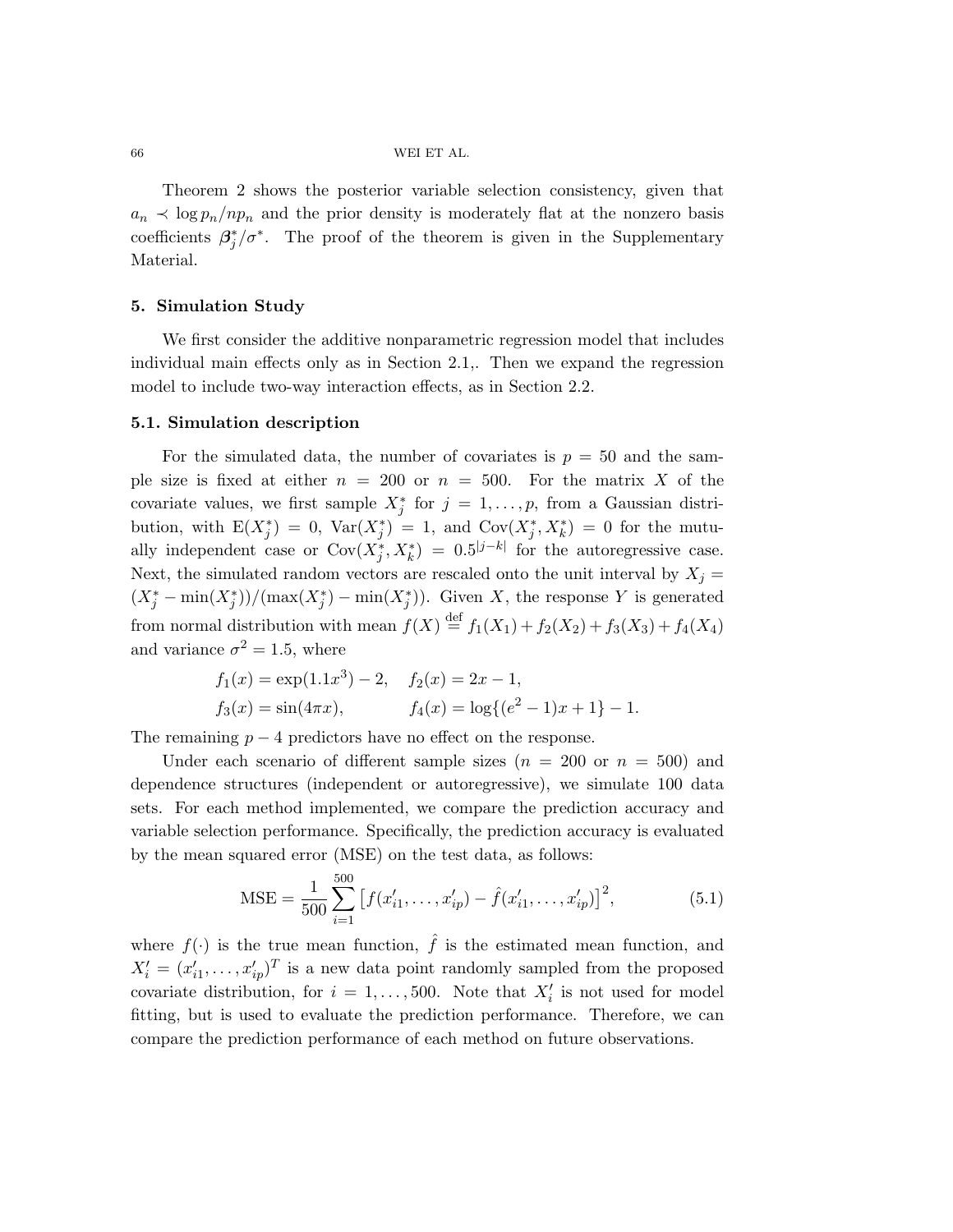

L2-norm of basis coefficients for each curve



Figure 1. (a) Box-plot of the posterior distribution of the  $\mathcal{L}_2$ -norm  $\|\beta_i/\sigma\|$  for a single simulated data set; (b) Variation-explained plot at different model sizes for a single data set (the horizontal line is the full model "variation-explained" measurement). Note that only the first 20 model sizes are shown in the figure.

We also record the variable selection performance in terms of correctly identifying the four significant covariates. We evaluate these results by examining the percentage of unimportant variables selected (False Positive) and the percentage of important variables excluded (False Negative), averaged over all simulated data sets under each scenario. We further include the proportion of the simulated data sets in which the true model is selected (Truth). In order to identify the sub-model of nonzero covariates, we follow the proposed thresholding method of "variation-explained." Figure 1(a) shows a box-plot of posterior samples of  $\|\boldsymbol{\beta}_j\|$ , for  $j = 1, \ldots, p$ . Figure 1(b) shows the posterior median of  $V_{(k)}$ , with 80% intervals at different model sizes,  $k = 1, \ldots, 20$ . The shrinkage level for the variable selection is determined by the smallest  $k$  such that the 80% interval of  $V_{(k)}$  includes the posterior mean of the full model  $V_{(50)}$  (horizontal line in Figure 1(b)). Note that we only include model sizes less than 20, because model sizes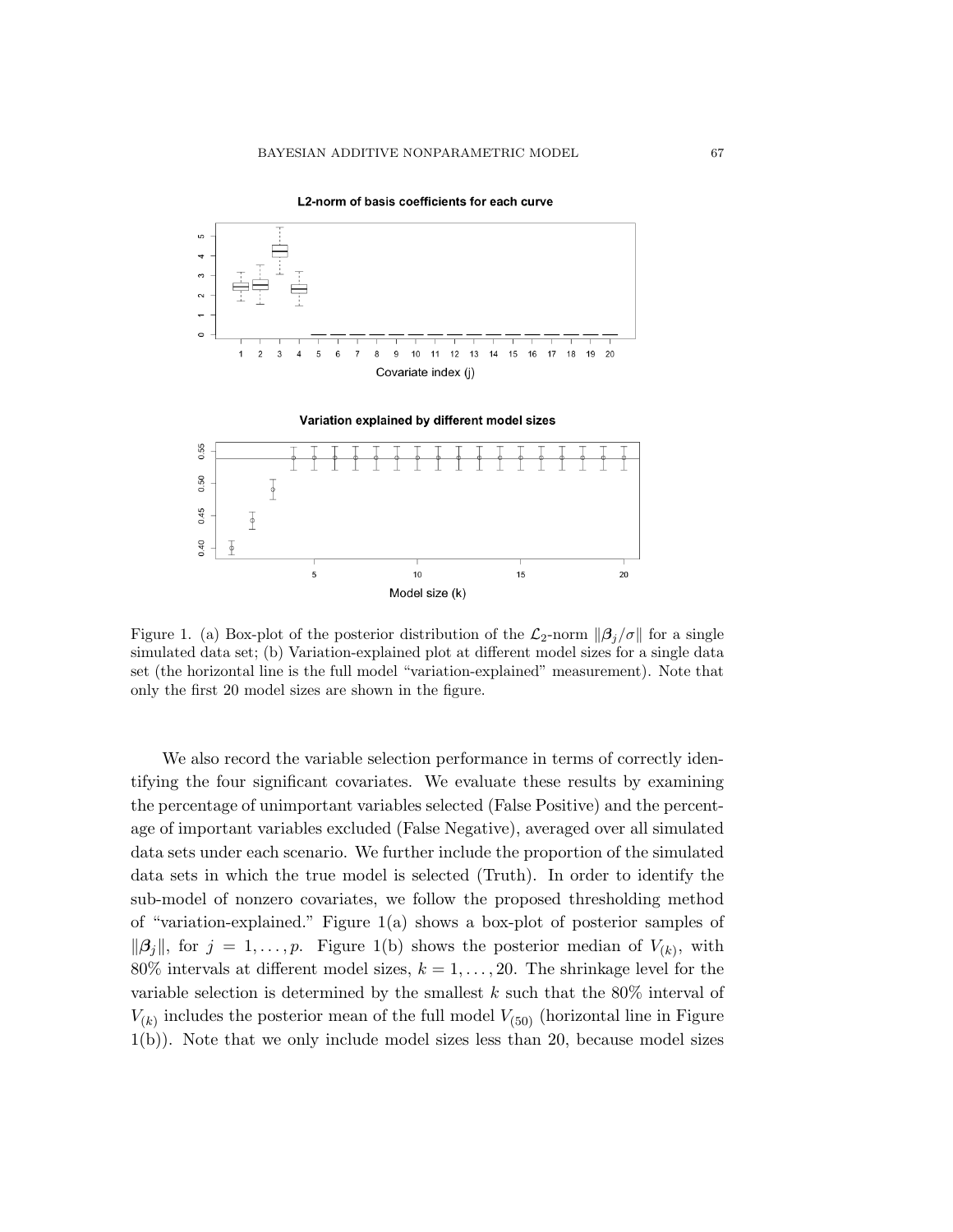<span id="page-13-0"></span>Table 1. Summary of the main-effect-only simulation study. Methods are compared in terms of their mean squared error ("MSE"), False Positive ("FP"), False Negative ("FN"), and True model ("True"), with their standard errors ("SE") under independent and autoregressive covariance shown in parentheses. All values except the MSE are given in percentages  $(\%)$ .

| $n = 200$   |                  | MSE (SE)   | FP(SE)     | $FN$ (SE)                         | True (SE) |
|-------------|------------------|------------|------------|-----------------------------------|-----------|
| Independent | DL(Oracle)       | 1.85(0.13) | 0.00(0.00) | 0.00(0.00)                        | 100(0)    |
|             | DL(VarExp)       | 1.85(0.13) | 0.88(0.22) | 0.00(0.00)                        | 86(3)     |
|             | ABayes           |            | 0.00(0.00) | 15.25(1.91)                       | 56(5)     |
|             | <b>BSS-ANOVA</b> | 2.86(0.20) | 4.88(0.58) | 0.00(0.00)                        | 47(5)     |
|             | COSSO            | 2.90(0.18) | 2.94(0.54) | 7.50(1.26)                        | 46(5)     |
|             | <b>MARS</b>      | 2.31(0.17) | 1.50(0.28) | 1.00(0.49)                        | 73(4)     |
| AR(1)       | DL(Oracle)       | 2.36(0.11) | 4.81(0.44) | 19.25(1.77)                       | 39(5)     |
|             | DL(VarExp)       | 2.36(0.11) | 2.50(0.38) | 23.50(1.94)                       | 25(4)     |
|             | ABayes           |            | 0.00(0.00) | 40.25(1.77)                       | 5(2)      |
|             | <b>BSS-ANOVA</b> | 3.51(0.15) | 3.69(0.47) | 20.21(1.65)                       | 17(4)     |
|             | COSSO            | 3.83(0.19) | 4.87(0.87) | 26.50(1.94)                       | 10(3)     |
|             | <b>MARS</b>      | 3.90(0.14) | 0.62(0.21) | 38.00(1.90)                       | 8(3)      |
| $n=500$     |                  | MSE(SE)    | FP(SE)     | $\overline{\text{FN}(\text{SE})}$ | True (SE) |
| Independent | DL(Oracle)       | 1.52(0.09) | 0.00(0.00) | 0.00(0.00)                        | 100(0)    |
|             | DL(VarExp)       | 1.52(0.09) | 0.25(0.12) | 0.00(0.00)                        | 96(2)     |
|             | ABayes           |            | 0.00(0.00) | 0.00(0.00)                        | 100(0)    |
|             | <b>BSS-ANOVA</b> | 2.17(0.10) | 2.06(0.39) | 0.00(0.00)                        | 74(3)     |
|             | COSSO            | 2.12(0.11) | 2.81(0.51) | 0.25(0.25)                        | 70(5)     |
| AR(1)       | <b>MARS</b>      | 1.95(0.08) | 0.44(0.18) | 0.00(0.00)                        | 94(2)     |
|             | DL(Oracle)       | 2.06(0.14) | 1.94(0.30) | 7.75(1.21)                        | 70(5)     |
|             | DL(VarExp)       | 2.06(0.14) | 0.12(0.09) | 13.25(1.40)                       | 59(5)     |
|             | ABayes           |            | 0.00(0.00) | 10.25(1.38)                       | 60(5)     |
|             | <b>BSS-ANOVA</b> | 2.89(0.13) | 1.94(0.22) | 2.00(0.68)                        | 51(5)     |
|             | COSSO            | 3.01(0.10) | 3.62(0.49) | 7.75(1.21)                        | 36(5)     |
|             | <b>MARS</b>      | 2.93(0.11) | 0.75(0.22) | 8.00(1.37)                        | 55(5)     |

larger than that do not affect the value of "variation-explained."

In order to demonstrate the advantages of our proposed method over other methods with similar model assumptions, we first fit the additive nonparametric model with a multivariate DL prior (DL method) for each data set. Then we compare our method with the following four competing methods, assuming additive nonparametric functions: the approximate Bayesian method ("ABayes") of [Curtis, Banerjee and Ghosal](#page-23-7) [\(2014\)](#page-23-7); the Bayesian smoothing splines ANOVA ("BSS-ANOVA") of [Reich, Storlie and Bondell](#page-23-4) [\(2009\)](#page-23-4); the component selection and smoothing operator ("COSSO") of [Lin and Zhang](#page-23-1) [\(2006\)](#page-23-1), and the multivariate adaptive regression splines model ("MARS") of [Friedman](#page-23-0) [\(1991\)](#page-23-0). We also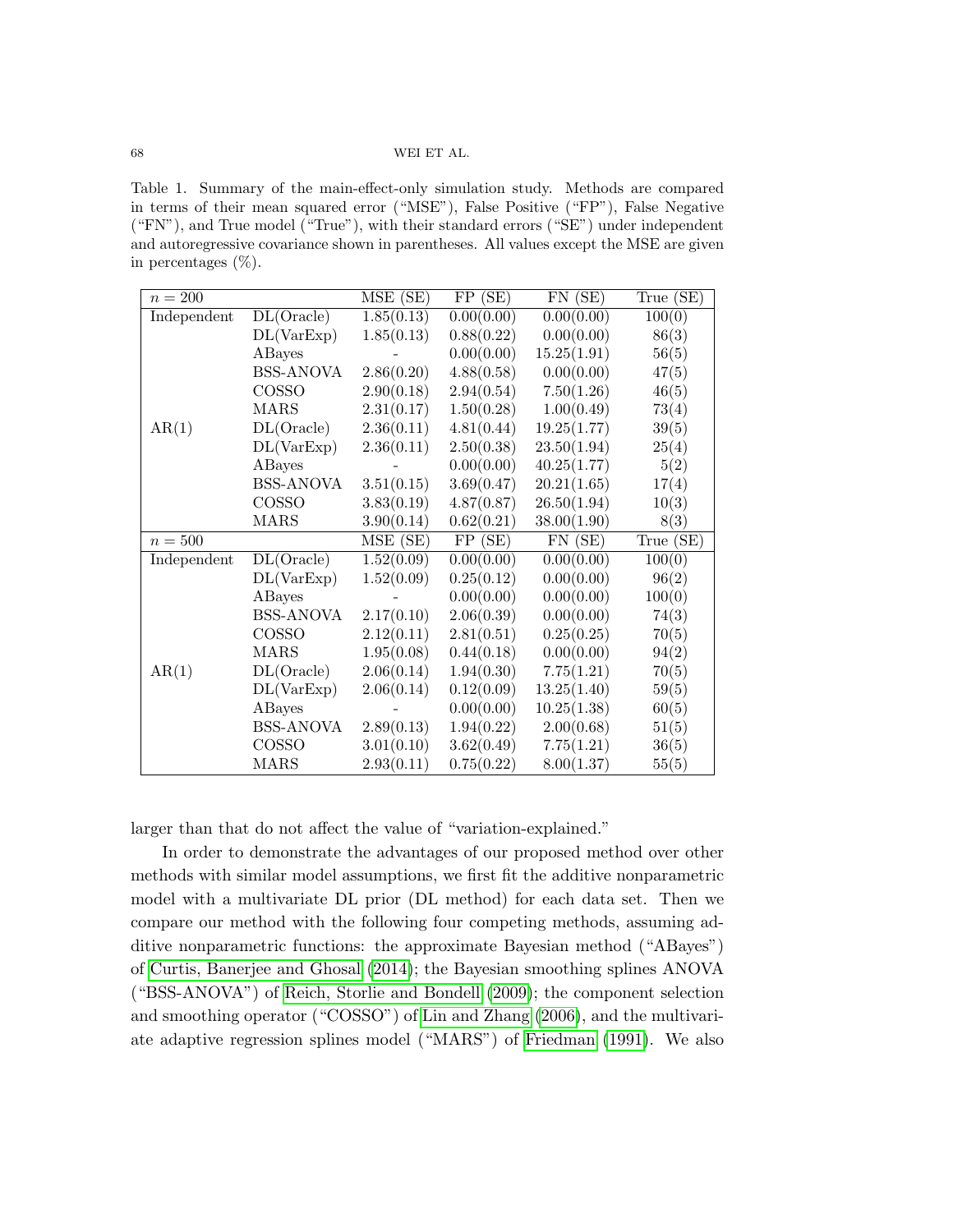implement the "Oracle" selection in the DL method, which identifies the four covariates with the largest posterior medians of  $\|\beta_i/\sigma\|$ . Given correct information on the number of significant covariates, this method demonstrates the ability of the general DL method to rank the important covariates and formally select those that are significant. For MARS, we use the function  $\text{polymars}(\cdot)$  in the R package polspline. For the DL and BSS-ANOVA methods, where MCMC sampling is implemented, 15,000 samples are drawn in total, with 5,000 burn-in steps.

## 5.2. Simulation results: Main-effect-only model

Table [1](#page-13-0) summarizes the simulation results for the additive regression model with individual main-effect functions. In terms of prediction performance, our proposed DL method outperforms the competing methods, even though the methods all make similar assumptions about the regression model. The DL method achieves the smallest MSE under all scenarios, and MARS has good prediction accuracy under the independent case. The other methods perform similarly, with the BSS-ANOVA being slightly better than the COSSO. The ABayes method does not provide predictions so there are no results for this method.

As expected, the DL Oracle method performs best under all scenarios in terms of variable selection. The DL method with a data-driven threshold, DL (VarExp), performs slightly worse than DL(Oracle), but still outperforms the other methods. In conclusion, the thresholding policy defined in [\(2.15\)](#page-7-0) adds uncertainty in determining the number of important covariates. Thus when the number is fixed, as in the Oracle method, the proposed method correctly ranks the covariates through shrinkage and achieves better variable selection accuracy. For the other methods, ABayes is too conservative when choosing a subset of covariates, with a false positive equal to zero under every scenario and, thus, a large proportion of false negatives. In the dependent case, ABayes has perfect selection for the larger sample size, but the true model proportions drop considerably when the sample size decreases. BSS-ANOVA and COSSO have similar variable selection performance. Their performance for independent data is worse than that of their competitors, and the computation time for BSS-ANOVA is more than three times that of the DL method. MARS, on the other hand, performs poorly for correlated data, as in the AR(1) case. Overall, the DL method outperforms the competitors, especially in the more difficult setting of a small sample size and correlated predictors.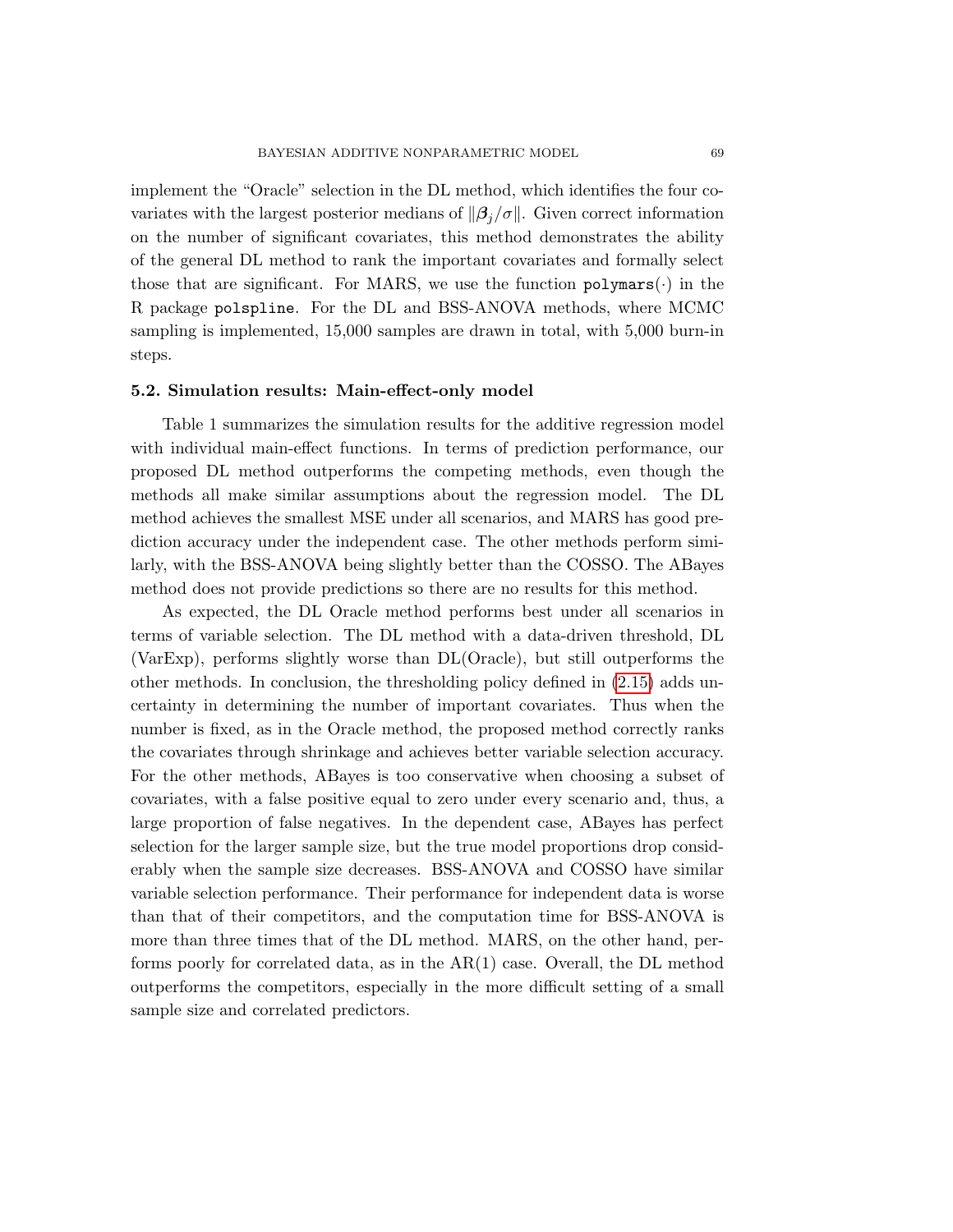#### 5.3. Model with main and interaction effects

We also conduct simulations for the additive models with both main effects and interactions. Because adding interactions increases the dimensionality significantly, we reduce the number of covariates to  $p = 10$  and only investigate the independent case. Therefore, there are 10 main effects and 45 interaction effects. The response variable Y is simulated as:

$$
Y = f_1(X_1) + f_2(X_3) + f_3(X_1X_3) + \epsilon,
$$

where  $\epsilon$  is a random number generated from a standard normal distribution, and the functions  $f_1$ ,  $f_2$ , and  $f_3$  are defined in Section 5.1. As in the simulation for the main-effect-only model, we let the sample size be  $n = 200$  or  $n = 500$ .

To fit the nonparametric regression model in [\(2.6\)](#page-5-0), we approximate the maineffect function  $f_i(X_i)$  using B-spline basis functions of order  $m = 10$  and the two-way interaction functions  $f_{kl}(X_k, X_l)$ , with the outer product of basis terms of order  $m^* = 5$ . We implement the DL method as described in Section 2.2 and select the important main and interaction effects using the "variation-explained" criterion, similarly to the main-effect-only model. The DL method is compared with the ABayes, BSS-ANOVA, COSSO, and MARS methods in terms of both prediction performance and variable selection. The accuracy of the model prediction is evaluated by computing the MSE for a newly generated covariate matrix. The variable selection performance is determined by False Negative, False Positive, and the percentages of correctly identifying the main effects, interactions, and complete model. In ABayes and COSSO, where interactions are not considered, the interaction terms are represented as the product of two covariates; that is, we define 45 new covariates  $X_l \cdot X_k$  and then use the main-effects model with 55 additive predictors. Therefore, providing extra information on the correct format of the interaction effects actually favors these methods. The simulation results are summarized in Table [2.](#page-16-0)

From Table [2,](#page-16-0) the simulation results show that our proposed method improves the prediction on the newly generated data set compared with the other nonparametric methods. In particular, by correctly addressing the joint effect by decomposing main-effect functions and interaction-effect functions, our method improves the prediction accuracy by more than 50% in terms of the MSE. Furthermore, the inclusion of a shrinkage prior on the basis expansion coefficients addresses the model uncertainty and improves the performance in identifying the correct sub-model. The  $n = 200$  scenario is challenging for all methods, especially when selecting the correct model that includes both nonzero main and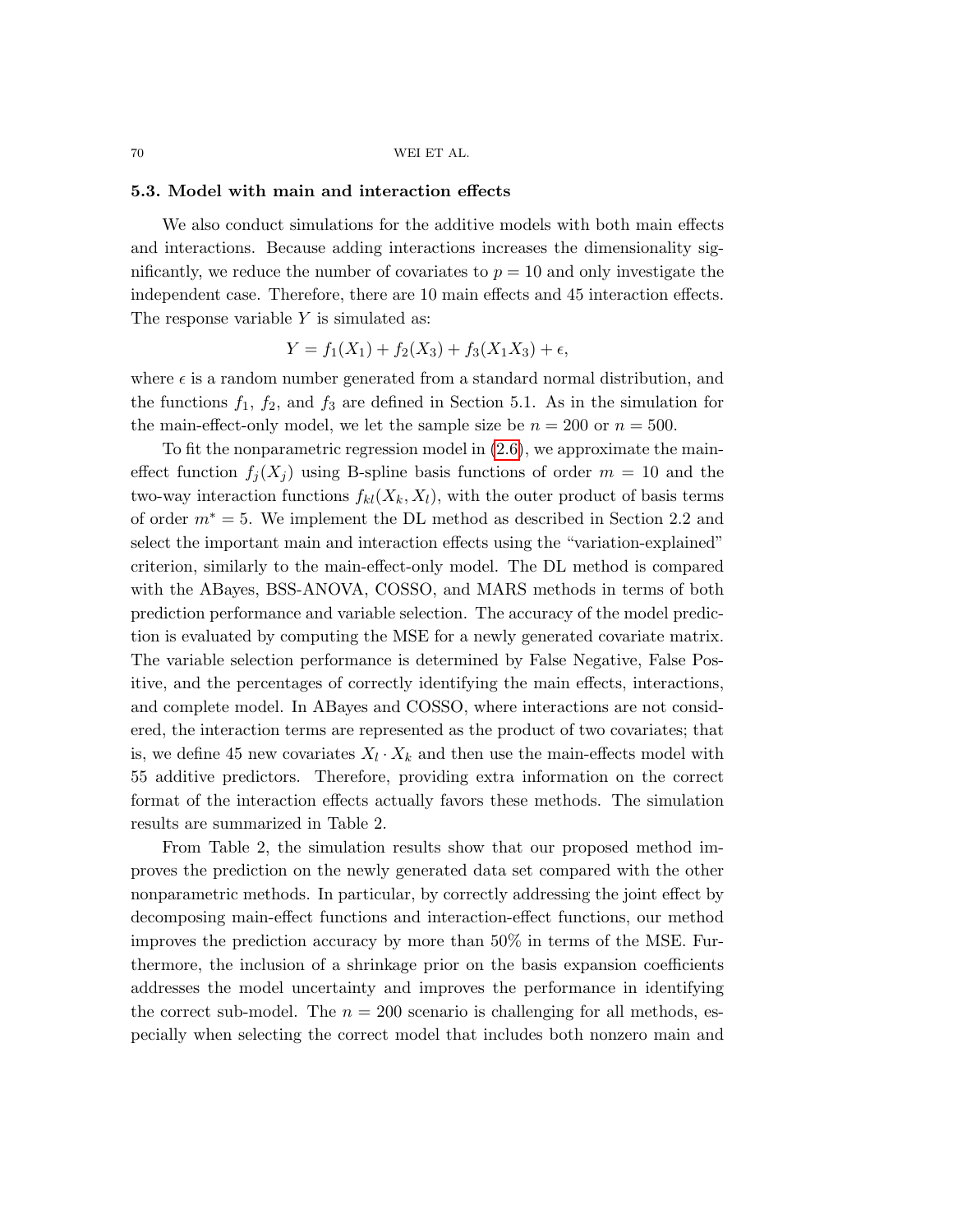<span id="page-16-0"></span>Table 2. Summary of the simulation study with main and interaction effects. These methods are compared in terms of mean squared errors ("MSE"), False Positive ("FP"), False Negative ("FN"), and the correct selection of the main effects, interactions, and complete model, with their standard errors ("SE") in parentheses. All values except the MSE are given in percentages  $(\%)$ .

|                  |                |            |             | SE)<br>Correct selection  |             |       |
|------------------|----------------|------------|-------------|---------------------------|-------------|-------|
| $n = 200$        | MSE (SE)       | FP(SE)     | $FN$ (SE)   | Main                      | Interaction | Model |
| DL(Oracle)       | 1.21(0.08)     | 7.17(0.39) | 28.67(1.57) | 19(4)                     | 38(5)       | 19(4) |
| DL(VarExp)       | 1.21(0.08)     | 0.08(0.08) | 41.33(1.84) | 46(5)                     | 38(5)       | 15(4) |
| ABayes           |                | 0.17(0.12) | 49.00(1.86) | 3(2)                      | 97(2)       | 2(1)  |
| <b>BSS-ANOVA</b> | 2.33(0.12)     | 0.17(0.12) | 37.67(1.81) | 53(5)                     | 30(5)       | 9(3)  |
| COSSO            | 2.71(0.13)     | 8.58(0.67) | 41.67(2.70) | 66(5)                     | 11(3)       | 10(3) |
| MARS             | 2.39(0.16)     | 0.25(0.14) | 38.33(1.29) | 81(4)                     | 1(1)        | 1(1)  |
|                  |                |            |             | (SE)<br>Correct selection |             |       |
| $n=500$          | MSE (SE)       | FP(SE)     | $FN$ (SE)   | Main                      | Interaction | Model |
| DL(Oracle)       | 1.19(0.09)     | 0.58(0.21) | 2.33(0.85)  | 93(3)                     | 93(3)       | 93(3) |
| DL(VarExp)       | 1.19(0.09)     | 0.00(0.00) | 2.33(0.85)  | 93(3)                     | 100(0)      | 93(3) |
| ABayes           | $\overline{a}$ | 0.42(0.18) | 16.67(1.87) | 53(5)                     | 95(2)       | 50(5) |
| <b>BSS-ANOVA</b> | 2.08(0.11)     | 0.08(0.08) | 2.33(0.85)  | 92(3)                     | 90(1)       | 80(4) |
| COSSO            | 2.51(0.12)     | 3.08(0.51) | 7.00(1.73)  | 94(2)                     | 68(5)       | 68(5) |
| MARS             | 2.30(0.15)     | 0.17(0.12) | 20.67(1.63) | 98(1)                     | 38(5)       | 37(5) |

interaction effects. The DL method has the highest true model proportion among the methods. When  $n = 500$ , the DL method successfully selects the true interaction effects for all data sets. The competing methods perform worse than the DL method. Even the ABayes and COSSO, where the true format of the interaction term is specified, cannot outperform the DL method under the two scenarios. The second-best method is the BSS-ANOVA, but this requires five times the computing time of the DL method.

#### 6. Analysis of the AHS NB Data Set

## 6.1. Description of the NB data

We demonstrate our method using data from an NB sub-study of the Agricultural Health Study (AHS; <http://aghealth.nih.gov/>). The goal of the study (data version number: AHS44436) is to examine the association between pesticide exposure and the NB function of the central nervous system (CNS). From 2006 to 2008,  $n = 701$  male farmers from Iowa or North Carolina took NB tests. There are 12 response variables, including  $N = 8$  CNS tests that assess memory, motor speed, sustained attention, verbal learning and visual scanning,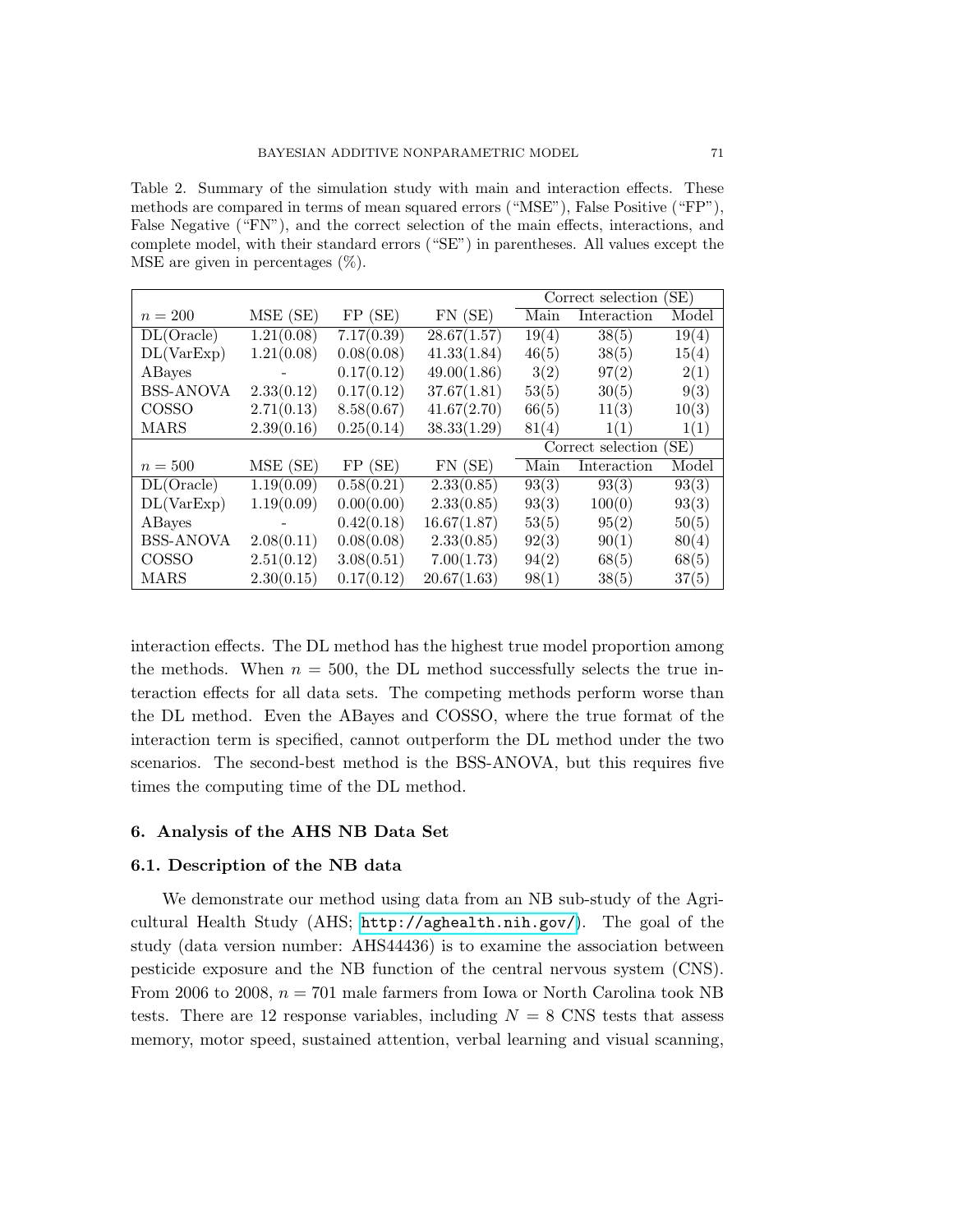and processing. For this implementation, we analyze these eight continuous CNS response variables. [Starks et al.](#page-24-0) [\(2012a,](#page-24-0)[b\)](#page-24-1) conclude that participants with one or more pesticide exposures are more likely to have adverse CNS outcomes, but they do not investigate the individual pesticide effects on the overall NB system. In this application, the exposure variables are the lifetime-specific pesticide use information for  $p = 20$  pesticides from the AHS questionnaires and interviews. Each exposure covariate is quantified as the number of days of applying a certain pesticide over the participant's lifetime. We also include  $q = 6$  confounding variables Z for age (years), testing site (1 if North Carolina, 0 if Iowa), farm size (acres), smoking status (packs per year), drinking status (drinks per year), and highest level of education (years).

The B-spline basis expansion requires  $X_{ij} \in (0,1)$ . Therefore, we apply a rank transformation. For example,  $X_{ij} = x$  means that subject i applied pesticide j more days than  $100x\%$  of the study participants. This transformation makes the covariates uniformly distributed over the unit interval, while still allowing for a wide range of regression relationships between the covariates  $X$  and the response Y via the additive nonparametric function. All response measurements are standardized to have mean zero and variance one, and some response variables (continuous performance test, digit symbol latency, sequence A and sequence B latencies) are multiplied by  $-1$ , as appropriate, so that higher values indicate better performance.

## 6.2. Multivariate extension

Because the data include multiple response variables, we extend the model to account for multiple health responses rather than analyzing the  $N = 8$  NB responses individually. This multivariate analysis is preferred because we are more interested in the pesticide effects on overall NB performance than in the individual tests. Furthermore, borrowing strength across response measurements should improve the statistical power of identifying important exposures and estimating their exposure-response curves. The main structure of the multivariate extension is still consistent with the model proposed in Section 2.

For the CNS response variables, we model the confounding variable age  $(Z_1)$ as having a nonparametric effect on the health response, but model the other confounding variables  $(Z_2, \ldots, Z_q)$  as linear effects. The additive nonparametric model for the response variable  $Y_b$ , for  $b = 1, ..., N$ , on confounder Z and pesticide exposure  $X$  is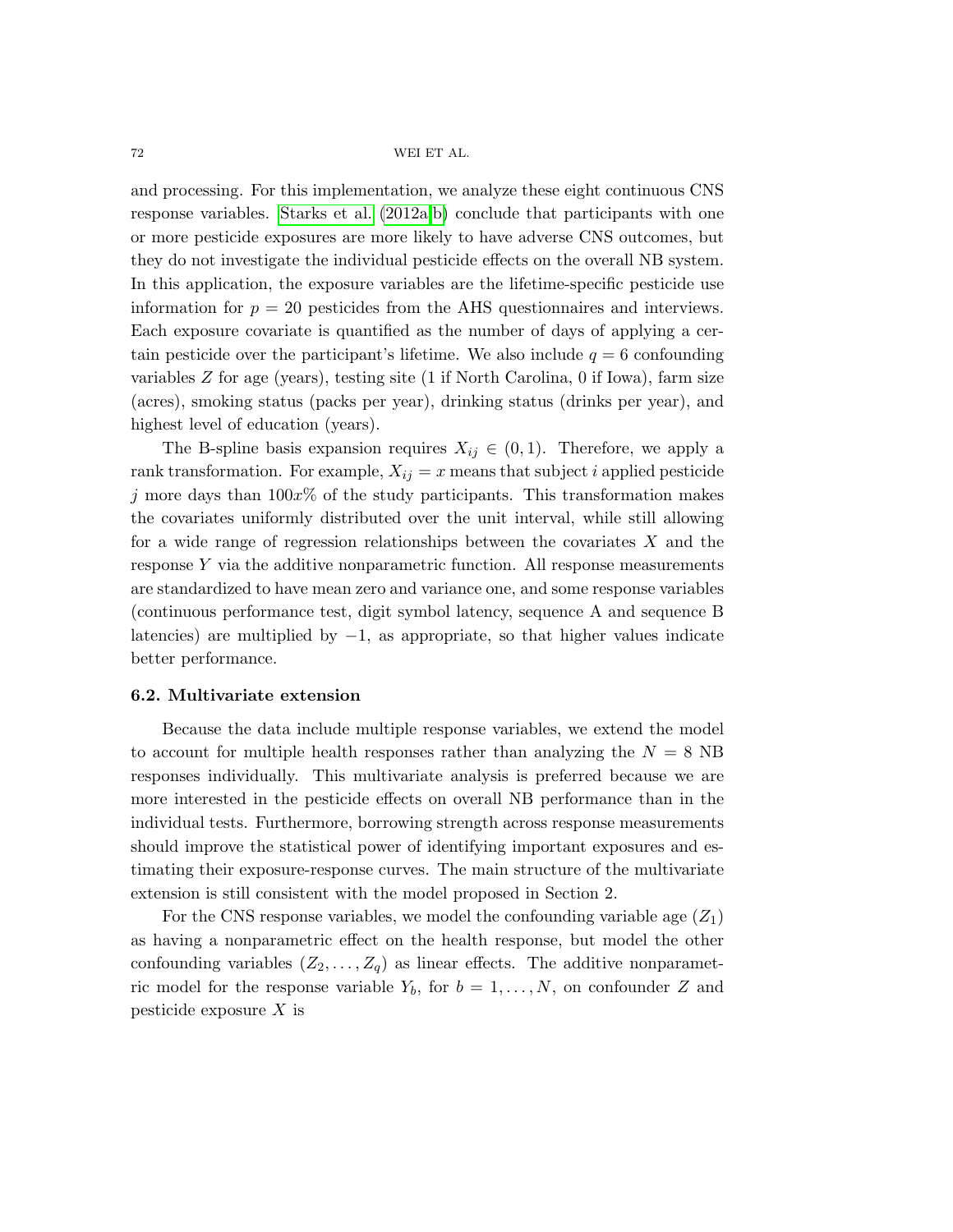BAYESIAN ADDITIVE NONPARAMETRIC MODEL 73

$$
Y_b = \mu + g_{1,b}(Z_1) + \sum_{l=2}^{q} Z_l \gamma_{l,b} + f_b(X_1, \dots, X_p) + \varepsilon_b,
$$
\n(6.1)

where  $\mu$  is the intercept term and  $\varepsilon_b$  is normally distributed with mean zero and variance  $\sigma^2$ . For the nonparametric function of age, we use the B-spline basis expansion  $g_{1,b}(Z_1) \approx \sum_{r=1}^m \gamma_{1r,b} B_r(Z_1)$ . The joint-effect function on the bth health response,  $f_b(X_1, \ldots, X_p)$ , is decomposed into main-effect and interactioneffect functions and approximated using basis expansions, as in  $(2.6)$  and  $(2.7)$ .

To build the connection between CNS health responses, we specify the Bayesian hierarchical model so that the coefficients for each response variable share a common prior distribution, with a global mean across  $b = 1, \ldots, N$ . Therefore, for each covariate index  $j, \beta_j^b \stackrel{ind.}{\sim} \mathbb{N}_m(\mu_j, \lambda_j \sigma^2 \mathbb{I}_m)$ , where the normal mean  $\mu_j$  is treated as the basis coefficient for the nonparametric effect of covariate  $X_j$  on the overall NB system (overall effect curve). The same multivariate extension is applied to the interaction-effect functions, such that  $\mu_{kl}$  determines the joint effect of  $X_l$  and  $X_k$  on the overall NB functions. In the confounding effects, a similar method is implemented. We assume  $\gamma_1^b \sim \mathbb{N}_m(\nu_1, \sigma^2 \mathbb{I}_m)$  and  $\gamma_l^b \stackrel{ind.}{\sim} N(\nu_l, \sigma^2)$  for  $l = 2, \ldots, q$ . The model uncertainty is then addressed using a Bayesian hierarchical model with a DL prior on both the response-specific curves and the overall effect curves. However, we do not use shrinkage priors for the mean confounder coefficients  $\nu_{1r}$  and  $\nu_l$  in order to conservatively account for their effects in our study. The following prior distribution structure is assumed for the model parameters in the pesticide main effects. A similar structure can be used for the parameters in the interaction-effect functions:

$$
\beta_j^b | \mu_j, \lambda_j, \sigma^2 \stackrel{ind.}{\sim} \mathbb{N}_m(\mu_j, \lambda_j \sigma^2 \mathbb{I}_m), \quad \mu_j | \omega_j \stackrel{ind.}{\sim} \mathbb{N}_m(0, \omega_j \mathbb{I}_m),
$$
  
\n
$$
\lambda_j | \phi'_j, \tau' \stackrel{ind.}{\sim} \text{Exp}(\phi'_j \tau'), \quad \phi' \sim \text{Dirichlet}(\alpha, \dots, \alpha), \quad \tau' \sim \text{Gamma}(p\alpha, 2),
$$
  
\n
$$
\omega_j | \phi_j, \tau \stackrel{ind.}{\sim} \text{Exp}(\phi_j \tau), \quad \phi \sim \text{Dirichlet}(\alpha, \dots, \alpha), \quad \tau \sim \text{Gamma}(p\alpha, 2),
$$
  
\n
$$
\sigma^2 \sim \text{InvGamma}(0.01, 0.01), \quad \nu_{1r}, \nu_l \stackrel{i.i.d.}{\sim} \mathbb{N}(0, 10^2).
$$

This hierarchical model centers all N exposure-response curves around the overall effect curve by shrinking the response-specific coefficient  $\beta_{jr}^b$  to  $\mu_{jr}$ . Thus each response-specific curve  $f_j^b(X_j)$  shrinks toward the average curve for the overall effects of the exposures:  $\bar{f}_j(X_j) \approx \sum_{r=1}^m \mu_{jr} B_r(X_j)$ . A small  $\lambda_j$  shrinks all N curves toward  $\bar{f}_j(X_j)$ ; a large  $\lambda_j$  allows for variations among the response-specific curves  $f_j^b(X_j)$ , for  $j = 1, ..., N$ . For the overall effects curve, which reflects the average main effect across health responses, a small  $\omega_i$  shrinks the average main-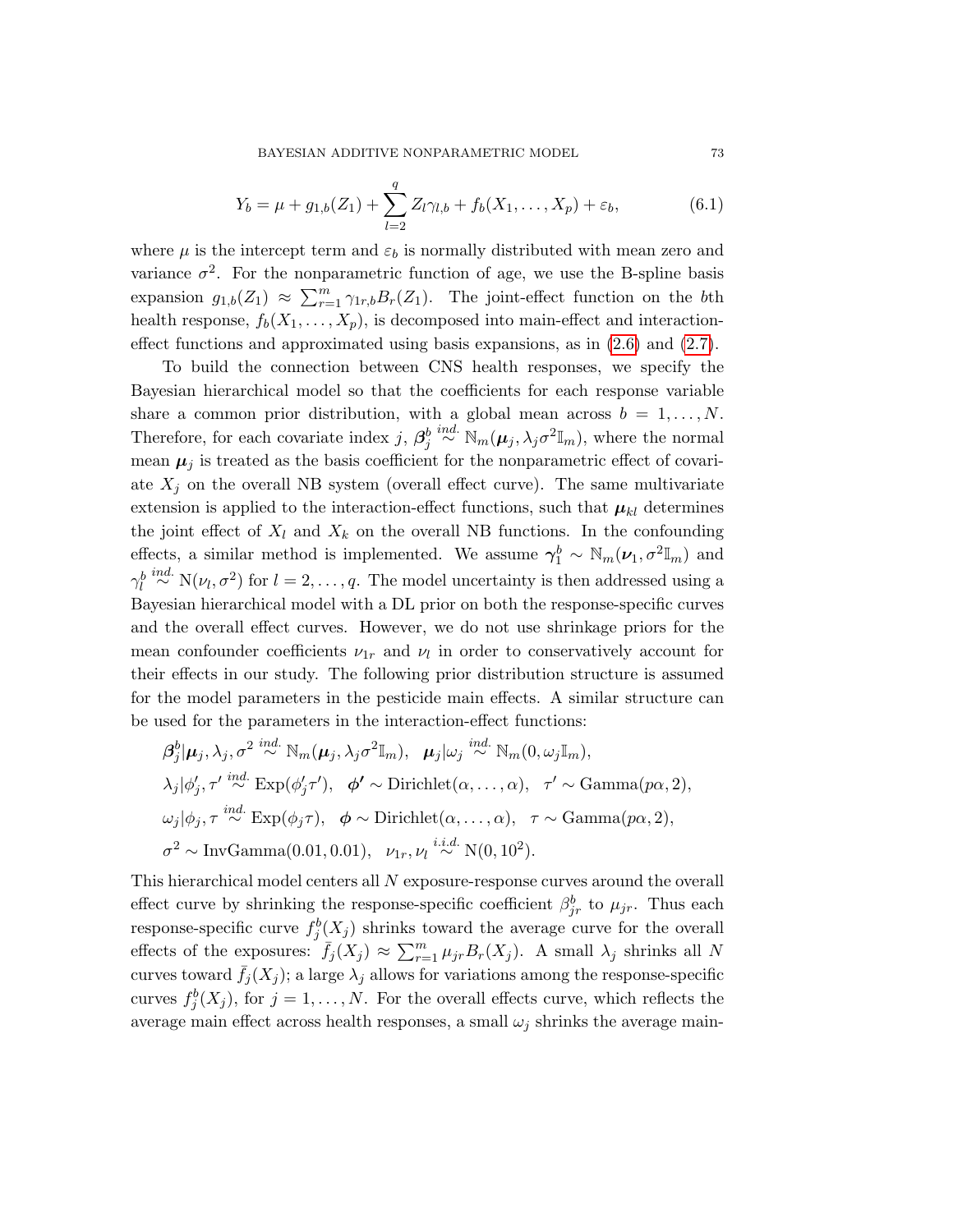effect function for exposure  $X_j$  toward zero. Thus, the jth pesticide does not influence the overall NB system significantly. However, a large  $\omega_i$  allows for a significant association between  $X_j$  and the NB system through the nonparametric function  $f_i(X_i)$ . If one pesticide is not associated with any of the response variables, such that the overall effects are negligible, both  $\lambda_j$  and  $\omega_j$  are small and all curves shrink toward zero.

## 6.3. NB data analysis

We use fivefold cross validation to select the number of basis functions (we consider  $m_1 \in \{5, 10, 15, 20\}$ ) and the Dirichlet parameter (we consider  $\alpha \in \{0.1, 0.3, 0.5, 0.7, 0.9\}$ . The best prediction performance is achieved (MSE)  $= 0.908$ ) with  $m_1 = 10$  and  $\alpha = 0.5$ . We also find that this nonparametric additive model outperforms the linear regression model using least squares (MSE  $= 1.023$ , generalized additive model using the restricted maximum likelihood method (MSE = 0.993), MARS (MSE = 0.973), and COSSO (MSE = 0.965) when the responses are analyzed separately.

Figure [2\(](#page-20-0)a) shows the posterior samples for the  $\mathcal{L}_2$ -norm of the mean curve coefficients,  $\|\mu_i/\sigma\|$ . Using the variation-explained measurements in Figure [2\(](#page-20-0)b), the size of the final model is chosen as the smallest model for which the 80% credible interval includes the median variation-explained value of the full size model. Three pesticides are selected: Parathion, Benomyl, and Chlorpyrifos. In the additive nonparametric regression model that includes both main effects and interactions, the thresholding method selects three main effects of pesticides, and excludes the interaction effects. Therefore, we only show the results for the coefficients of the individual main effects, because the interaction effects are negligible.

Figure [3](#page-21-0) plots the average exposure-response functions  $\bar{f}_j(X_j)$  for each pesticide main effect. Each individual curve is a function of the cumulative number of pesticide applications (i.e., the original measurement before the rank transformation). The mean curves plateau for large exposures because these exposures are rare in the sampled subjects. Among the selected pesticides, Parathion and Chlorpyrifos show a decreasing pattern in the mean curves, implying that these pesticides have negative overall effects on central nervous systems. The mean curve for Benomyl shows a positive effect, but that might be because of the collinearity with other pesticides.

The variance of the curves across pesticide exposure  $j, \lambda_j$ , and the variance of the average curve for pesticide j,  $\omega_j$ , illustrate the overall importance of each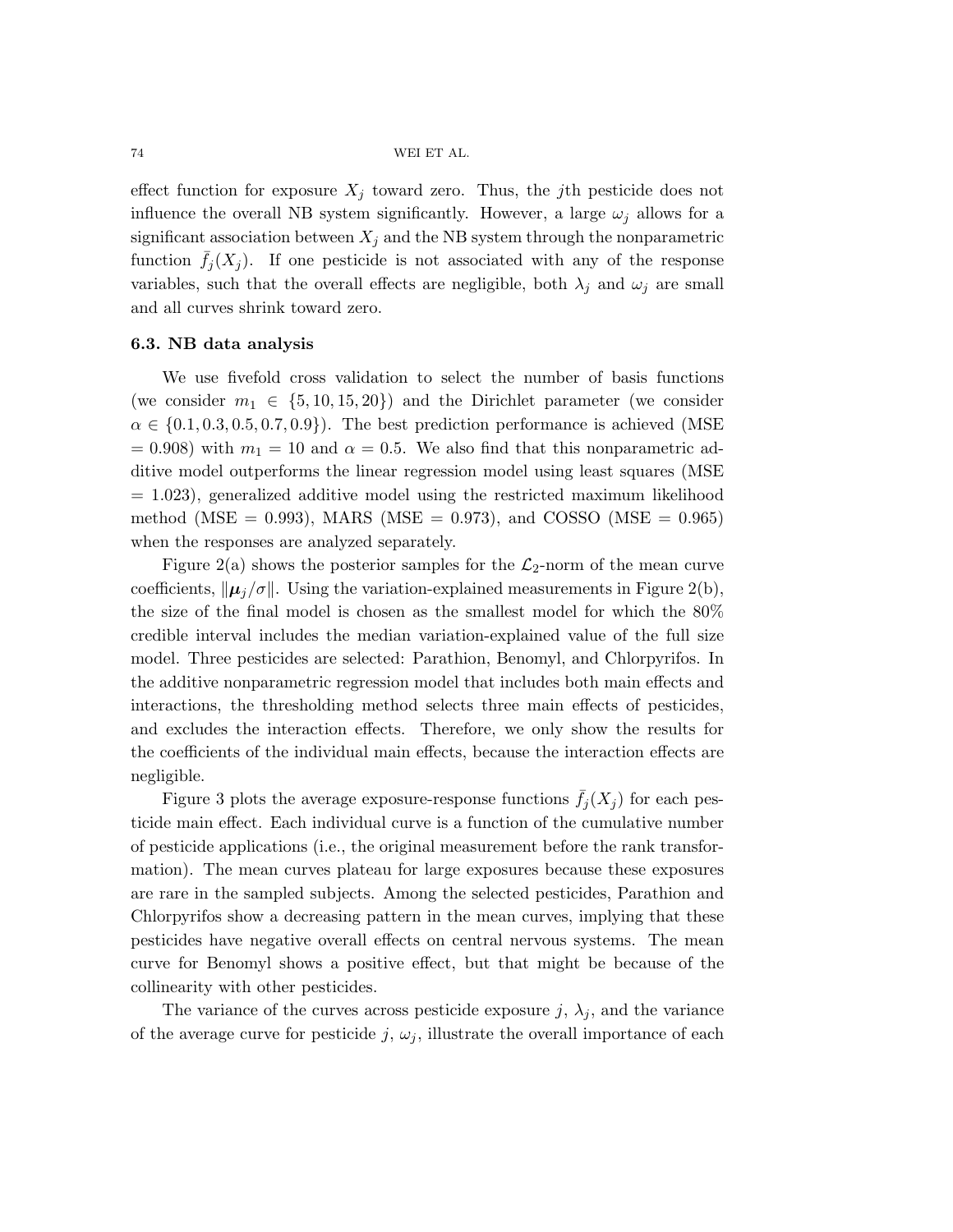<span id="page-20-0"></span>

Figure 2. (a) Box-plot for the  $\mathcal{L}_2$ -norm of the mean curve basis coefficients  $\|\mu_j/\sigma\|$ ; (b) Variation-explained plot at different model sizes (the horizontal line is the full model "variation-explained" measurement).

pesticide on health response. The posterior samples of all  $\lambda_j$  are concentrated near zero, indicating that there is no significant difference between the responsespecific main-effect functions for each CNS measurement. Therefore, the average exposure-response curves  $\bar{f}_j(X)$  are sufficient to delineate the associations between pesticides and the overall NB test results. For the posterior samples of  $\omega_j$ , we present the box-plot in Figure [4.](#page-21-1) The values of the variance  $\omega_j$  indicate the average effects of each pesticide on the overall CNS responses and, thus, determine the covariates to be included in the model using the variable selection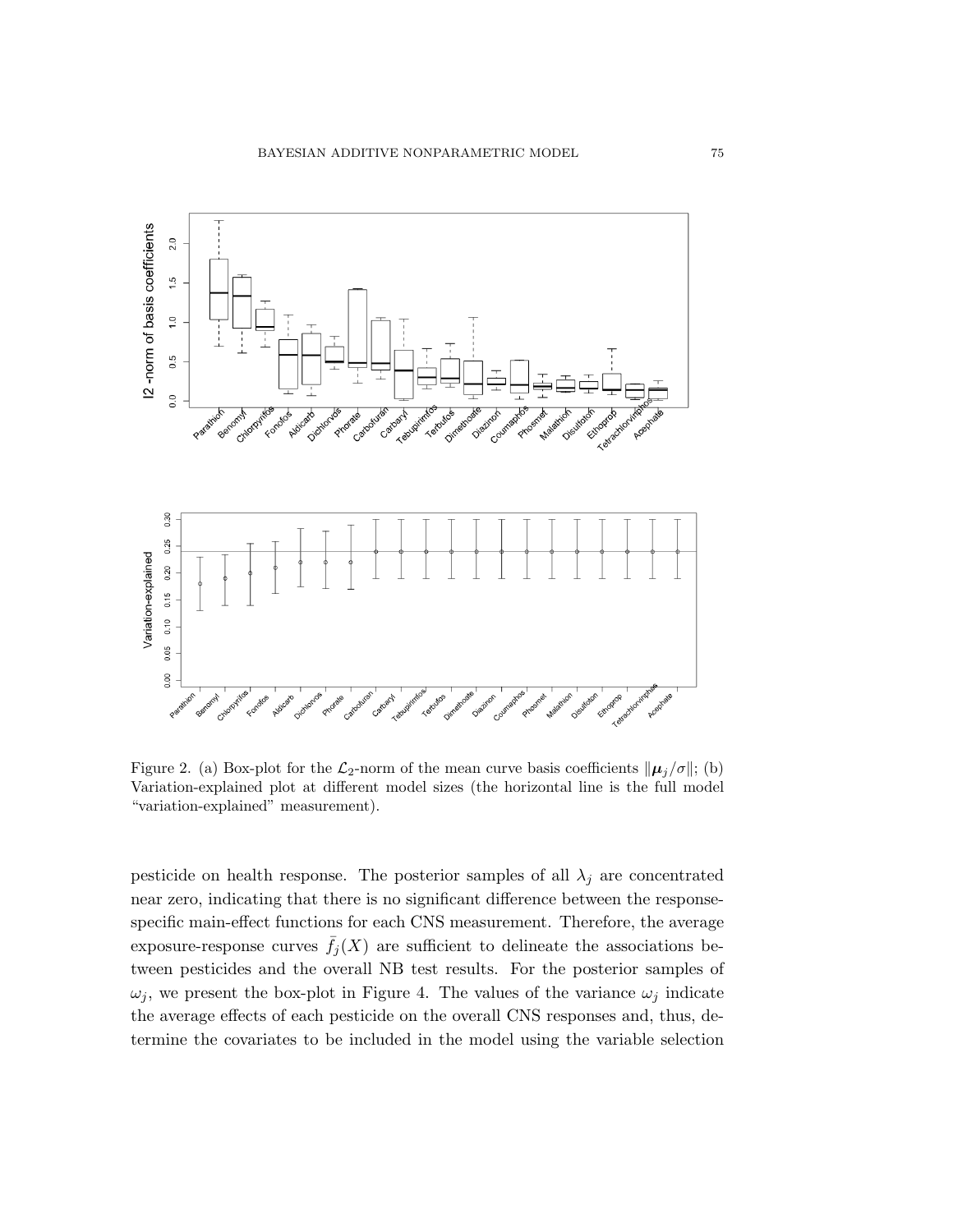<span id="page-21-0"></span>

Figure 3. Average (over Central Nervous System tests) exposure-response curves  $f_i(X)$ for each pesticide in the Agricultural Health Study. The x-axis is the cumulative number of pesticide applications. The solid lines are the posterior means and the dashed lines are point-wise 95% credible intervals. The first three plots in are the pesticide covariates selected by the DL model.

<span id="page-21-1"></span>

Figure 4. Posterior distribution of the normal variance  $\omega_j$  for the average coefficients across CNS responses.

technique described in Section 2.1.

In conclusion, we detect significant associations between three pesticide chem-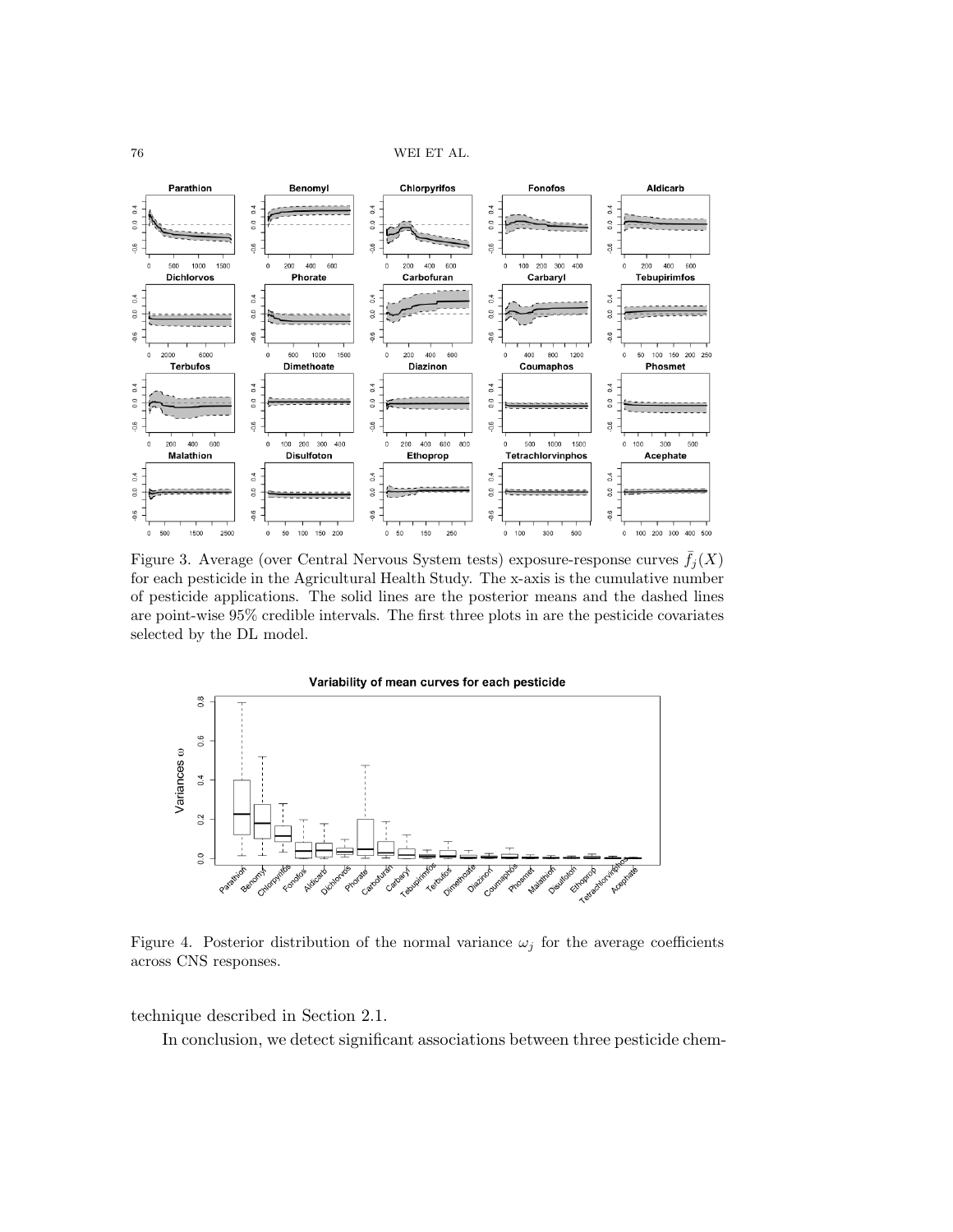icals and CNS overall functions using the nonparametric model with a multivariate DL prior. In contrast, the other parametric or nonparametric methods cannot find associations from the data. Compared with the simple linear regression analysis results of [Starks et al.](#page-24-0) [\(2012a\)](#page-24-0), our proposed method chooses a sparse model and demonstrates nonlinear effects on the overall performance of CNSs. By integrating the CNS response variables, we may have greater utility for those outcome measurements, because an individual NB test may fail to capture the overall impact.

## 7. Summary

We propose a nonparametric regression model with an additivity assumption on the main-effect and interaction-effect functions, motivated by a study of multiple pesticide exposures. The additive nonparametric functions in the decomposed model are approximated by a B-spline basis expansion with a multivariate extension of the shrinkage prior on individual functions. Furthermore, we show the posterior consistency of the model prediction and variable selection for the additive nonparametric regression model. We apply the model to NB data from the AHS, showing that the proposed method achieves good prediction accuracy and identifies the subset of pesticide exposures that contribute most to the NB function.

A limitation of this study is that the proposed method deals with continuous response measurements only. Because there are binary or count NB responses in the data sets, it would be useful to extend the additive nonparametric regression model to include categorical response variables. [Brezger and Lang](#page-23-15) [\(2006\)](#page-23-15) propose a generalized structured additive regression for nonlinear effects of continuous covariates. Their MCMC simulation methods can be combined with the multivariate shrinkage priors on the B-spline basis coefficients and, therefore, implemented as a nonGaussian extension of our proposed model. Extensions to address multiple time or spatial measurements are also desirable.

# Supplementary Material

The proofs of the theorems are provided in the Supplementary Material.

## Acknowledgements

We thank Dr. Fred Gerr of the University of Iowa for providing the neurobehavioral data. The data for this work were supported by the National Institute of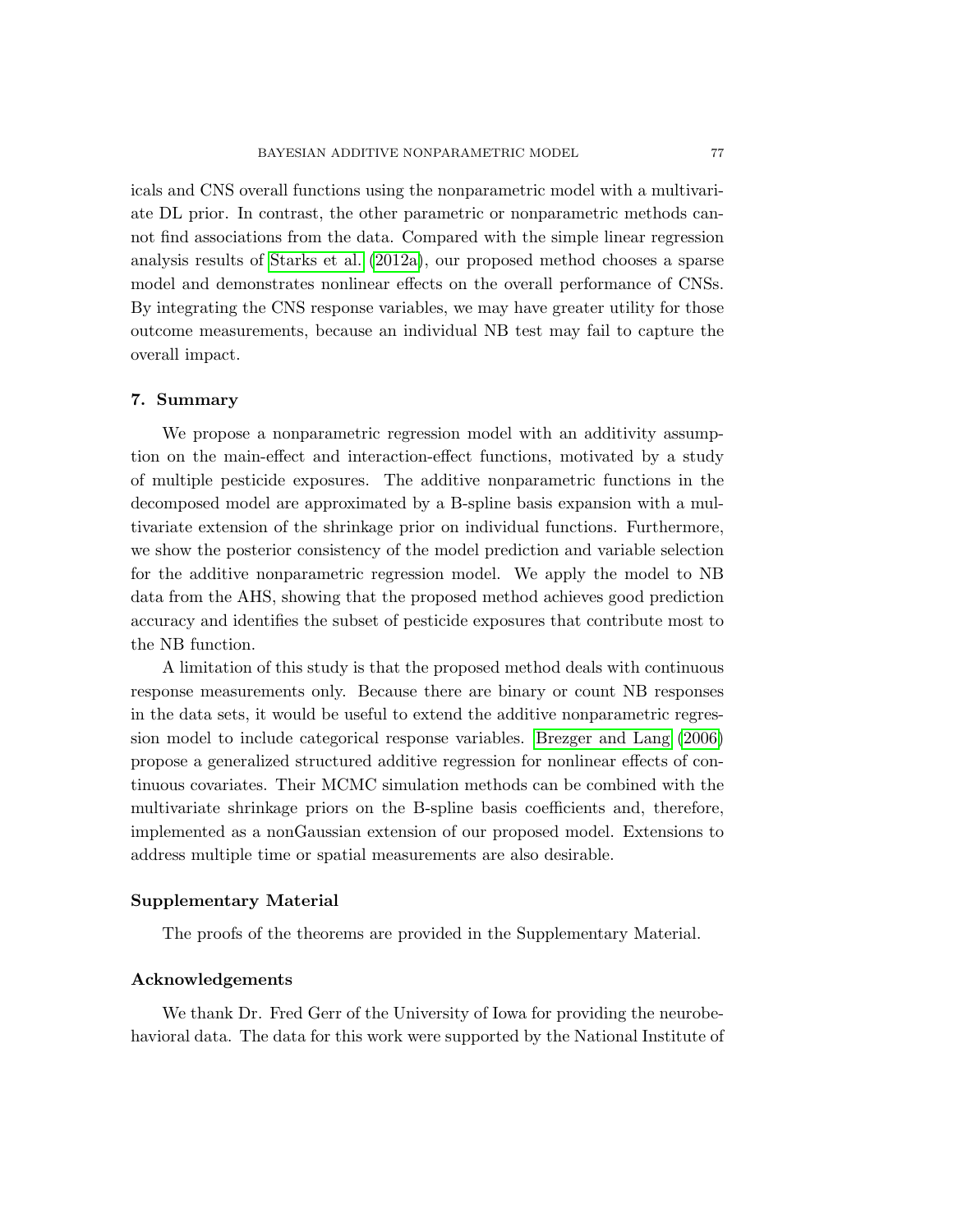Environmental Health Sciences (NIEHS), grant R01-ES013067-03, and the Intramural Research Program of the National Institutes of Health (National Institute of Environmental Health Sciences Z01ES04903 and National Cancer Institute Z01CP010119). Reich was partially supported by NIH grants R21ES025374, R21ES022795-01A1, and R01ES014843-02. Ghosal's research was partially supported by NSF grant DMS-1510238.

#### References

- <span id="page-23-10"></span>Armagan, A., Dunson, D. and Lee, J. (2013). Generalized double Pareto shrinkage. Statistica Sinica 23, 119-143.
- <span id="page-23-12"></span>Armagan, A., Dunson, D., Lee, J., Bajwa, W. and Strawn, N. (2013). Posterior consistency in linear models under shrinkage priors. Biometrika 100, 1011–1018.
- <span id="page-23-11"></span>Bhattacharya, A., Pati, D., Pillai, N. and Dunson, D. (2015). Dirichlet-Laplace priors for optimal shrinkage. Journal of the American Statistical Association 110, 1479-1490.
- <span id="page-23-2"></span>Bobb, J., Valeri, L., Henn, B. C., Christiani, D. C., Wright, R. O., Mazumdar, M., Godleski, J. J. and Coull B. A. (2015). Bayesian kernel machine regression for estimating the health effects of multi-pollutant mixtures. Biostatistics 16, 493–508.
- <span id="page-23-15"></span>Brezger, A. and Lang, S. (2006). Generalized structured additive regression based on Bayesian P-splines. Computational Statistics  $\mathcal B$  Data Analysis 50–4, 967–991.
- <span id="page-23-8"></span>Carvalho, C. and Polson, N. (2010). The horseshoe estimator for sparse signals. Biometrika. 97, 465–480.
- <span id="page-23-7"></span>Curtis, S., Banerjee, S. and Ghosal, S. (2014). Fast Bayesian model assessment for nonparametric additive regression. Computational Statistics and Data Analysis 71, 347–358.
- <span id="page-23-0"></span>Friedman, J. (1991). Multivariate adaptive regression splines. The Annals of Statistics 19, 1– 141.
- <span id="page-23-5"></span>George, E. and McCulloch, R. E. (1993). Variable selection via Gibbs sampling. Journal of the American Statistical Association 88, 881–889.
- <span id="page-23-9"></span>Griffin, J. E. and Philip, J. B. (2010). Inference with normal-gamma prior distributions in regression problems. Bayesian Analysis 5, 171–188.
- <span id="page-23-3"></span>Gu, C. (2002). Smoothing Spline ANOVA Models. Springer.
- <span id="page-23-14"></span>Hahn, R. and Carvalho, C. (2015). Decoupling shrinkage and selection in Bayesian linear models: A posterior summary perspective. Journal of the American Statistical Association 110, 435–448.
- <span id="page-23-1"></span>Lin, Y. and Zhang, H. (2006). Component selection and smoothing in multivariate nonparametric regression. The Annals of Statistics 34, 2272–2297.
- <span id="page-23-4"></span>Reich, B., Storlie, C. and Bondell, H. (2009). Variable selection in Bayesian smoothing spline ANOVA models: Application to deterministic computer codes. Technometrics 51, 110– 120.
- <span id="page-23-6"></span>Scheipl, F., Fahrmeir, L. and Kneib, T. (2012). Spike-and-slab priors for function selection in structured additive regression models. Journal of the American Statistical Association 107, 1518–1532.
- <span id="page-23-13"></span>Song, Q. and Liang, F. (2016). Nearly optimal Bayesian shrinkage for high dimensional regression. Preprint.